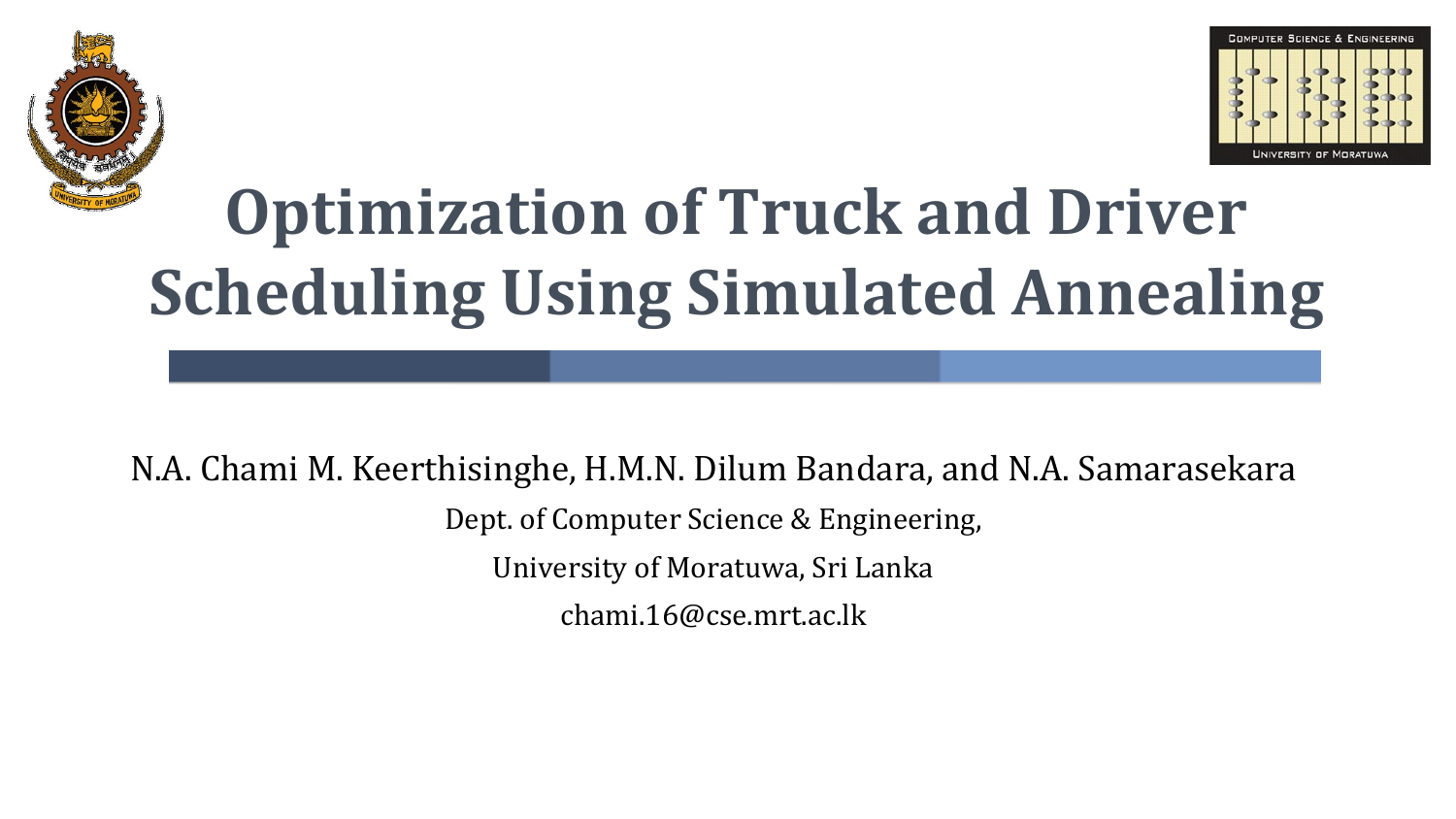### **Research Contribution**



- ❑ Automating truck and driver scheduling for goods delivery
- $\Box$  Reduce manipulations by the scheduling manager
	- □ Based on experience
	- □ Trial and error process
- ❑ Cater to high demand with available resources
- ❑ Maximize order coverage and minimize cost
- ❑ Ability to tolerate sudden changes; delays, breakdowns, unavailability of driver, etc.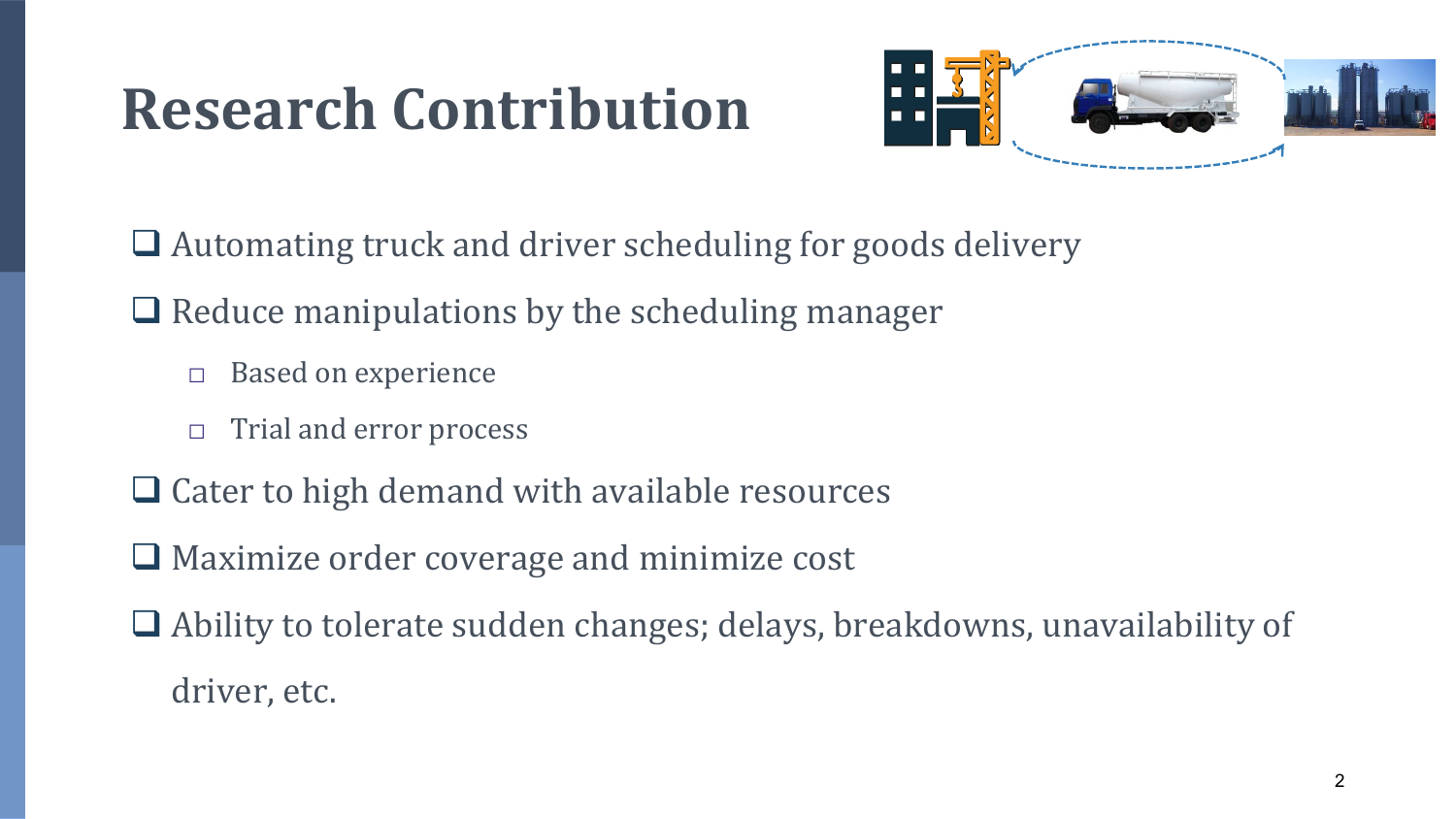#### **Introduction**

❑ Distribute heavy goods from plant to sites

❑ When an order is placed, assign a truck and a driver to deliver order while considering:

- Order: Location, Delivery Time
- Vehicle: Availability, Fuel Mileage
- Driver: Availability, Hourly rate, Resting hours, Operating hours
- External factors: Fuel price, Wear and tear, Traffic, Delays

 $\Box$  Need to optimize the scheduling process  $\rightarrow$  Reduce costs, Increase customer satisfaction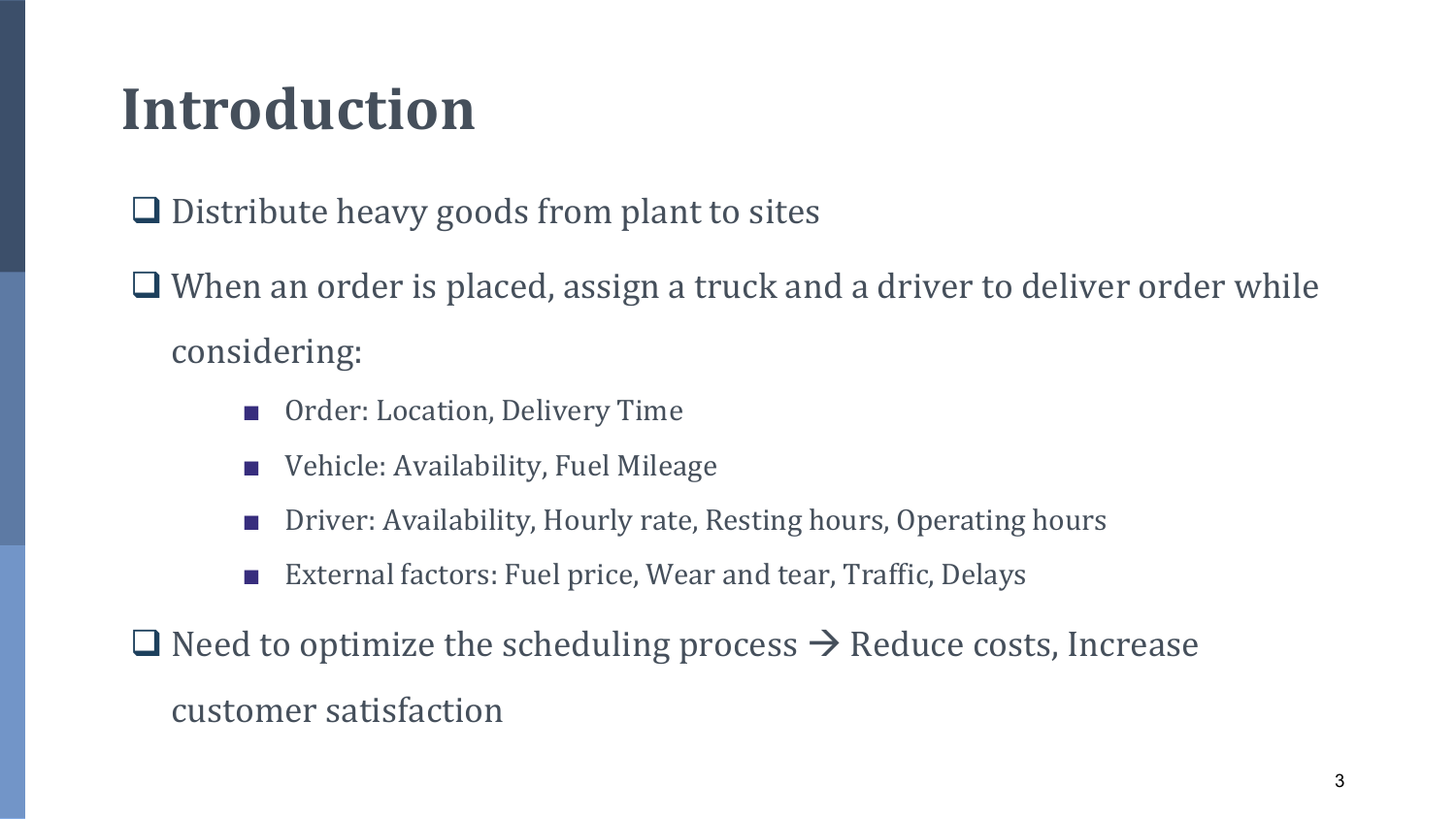### **Characteristics of Problem**

| <b>Description</b>                | <b>Characteristics</b>                           |
|-----------------------------------|--------------------------------------------------|
| Housing of vehicles/ No of plants | <b>Multiple</b>                                  |
| Size of Available Fleet           | <b>Multiple</b>                                  |
| <b>Type of Available Fleet</b>    | Homogeneous                                      |
| Capacity of Available Fleet       | Same                                             |
| <b>Total No of Drivers</b>        | No of Drivers is higher than size of fleet       |
| Nature of demand/order            | Deterministic / 1 Full Truck Load                |
|                                   | <b>Predefined Delivery Time</b>                  |
| Location of demand                | Known / at nodes (Geographically dispersed)      |
| <b>Operations</b>                 | Bulk Cement Deliveries (Drop offs to sites only) |
| Costs                             | Travel cost, Driver cost, Vehicle cost           |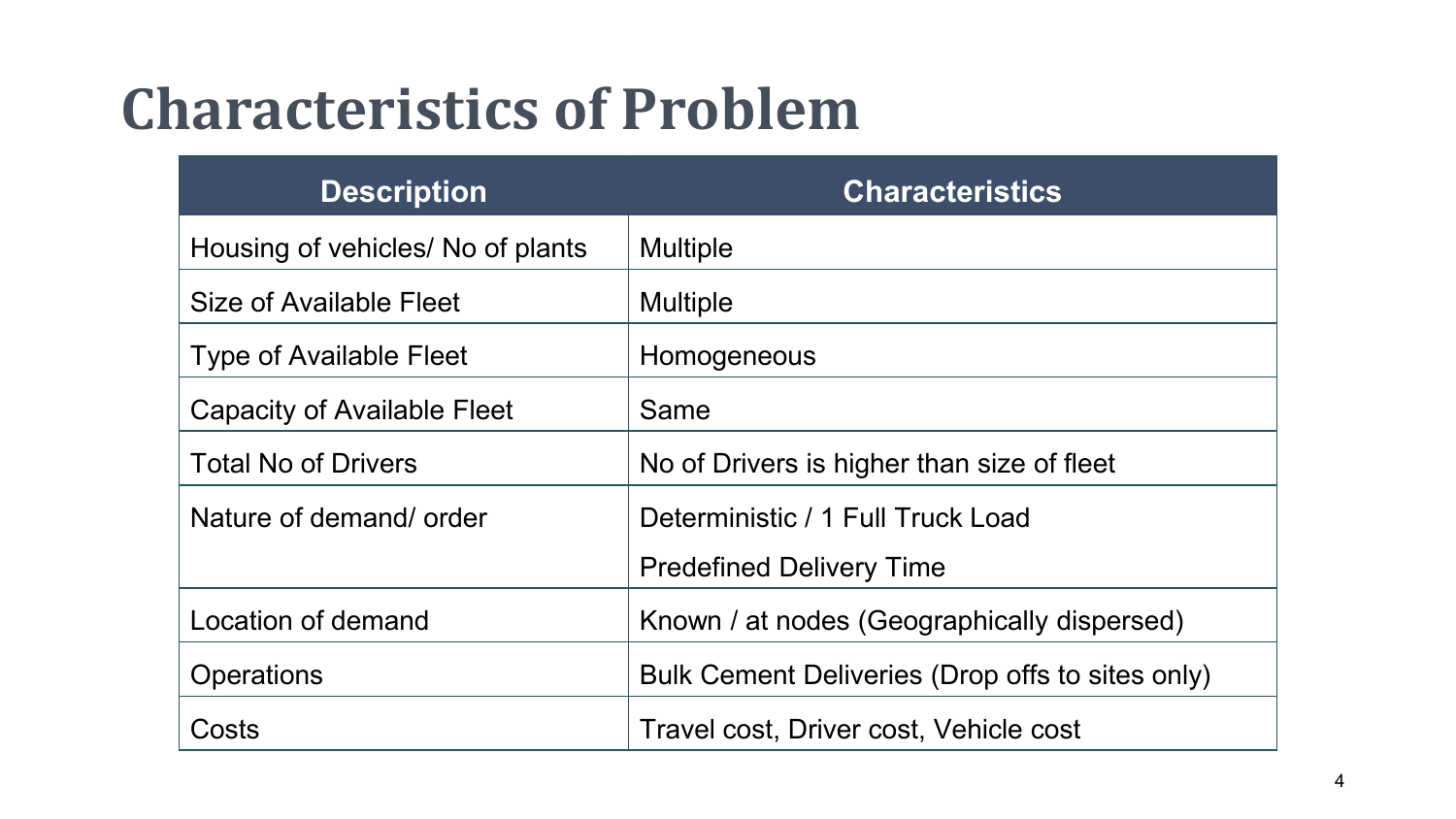#### **Problem Statement**

❑ Given set of Orders O, Trucks V and Drivers D;

How to automatically schedule trucks and drivers to serve as many orders as possible while reducing cost, maximizing customer and driver safety and satisfaction, and efficiency?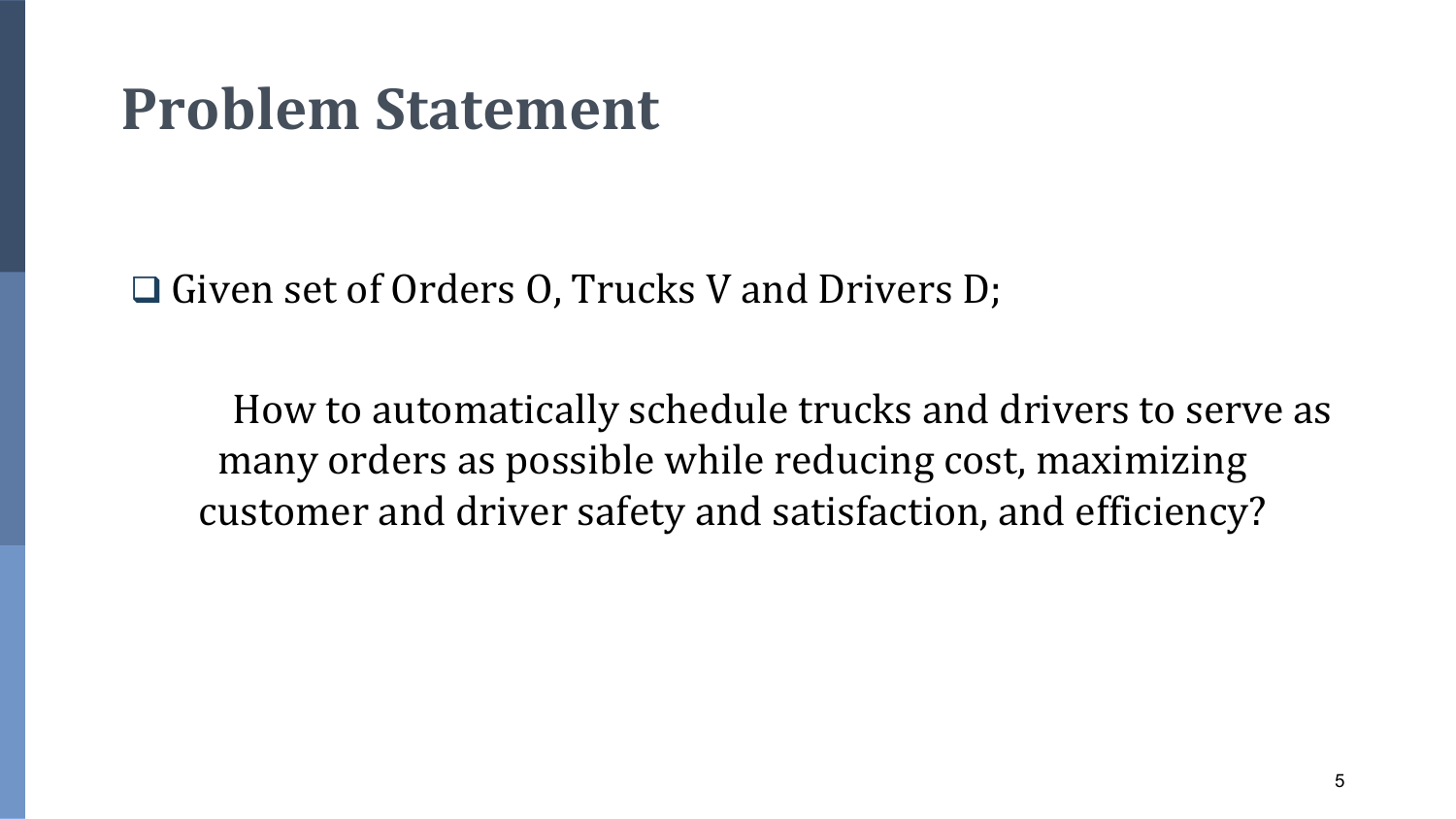#### **Constraints and Conditions**

| 1. Truck Availability<br>Constraint      | $\forall v \in V; v_{\text{status}}^t$ ! ON_LEAVE $\rightarrow v$                                                                                                                                                                                                       |
|------------------------------------------|-------------------------------------------------------------------------------------------------------------------------------------------------------------------------------------------------------------------------------------------------------------------------|
| 2. Driver Availability<br>Constraint     | $\forall d \in D$ ; $d_{status}^t$ ! ON_LEAVE $\rightarrow d$                                                                                                                                                                                                           |
| 3. Feasibility Constraint<br>for Trucks  | If truck v is IDLE within time frame $(t_1, t_2)$ , truck is eligible to<br>deliver order o only if:<br>$0_{\rm Early\_Start\_Time} < t_1 < 0_{\rm Late\_Start\_Time} \cap 0_{\rm Early\_End\ Time}^{\rm V} < 1$<br>$t_2$ < $0_{\text{Late\_End\_Time}}^V$              |
| 4. Feasibility Constraint<br>for Drivers | If driver d is IDLE within time frame $(t_1, t_2)$ , driver is eligible<br>to deliver order o only if:<br>$0_{\text{Early\_Start\_Time}} < t_1 < 0_{\text{Later\_Start\_Time}} \cap 0_{\text{Early\_End\_Time}}^{\alpha} < 1$<br>$t_2$ < $o_{\text{Late\_End\_Time}}^d$ |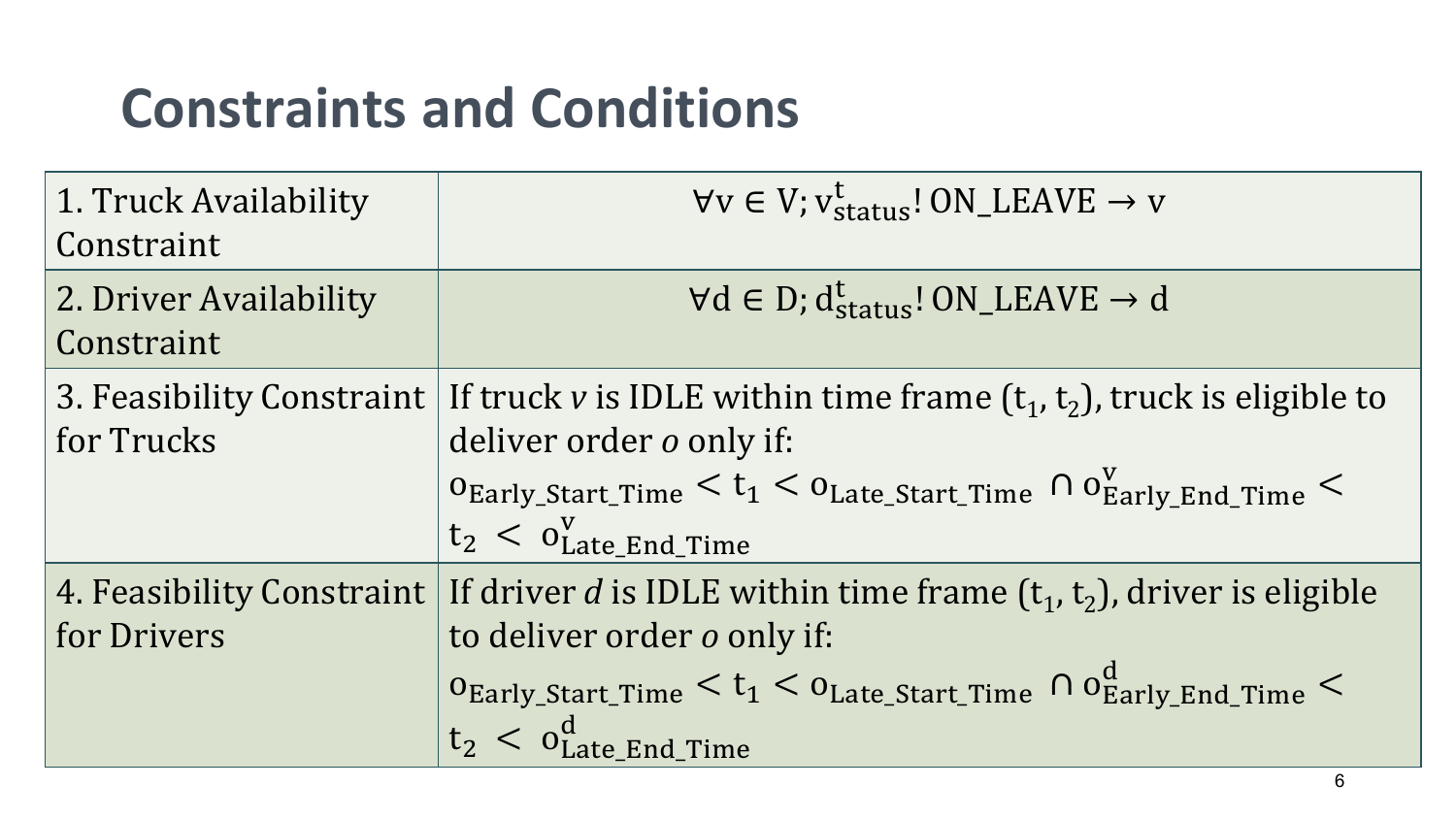#### **Constraints and Conditions (Cont.)**

| 5. Working hour<br>constraint         | $d_{cum\_working\_time}^{day} < d_{max\_working\_time}^{day}$                                                                                                |
|---------------------------------------|--------------------------------------------------------------------------------------------------------------------------------------------------------------|
| $\vert$ 6. Resting hour<br>conditions | rest(i, j)<br>15mts, $t(i, j) \leq 270$ mts<br>= $\left\{ (t(i,j) * 0.4872 - 101.544), 270 \right  t(i,j) < 1440 \right\}$<br>600mts, $t(i, j) \ge 1440$ mts |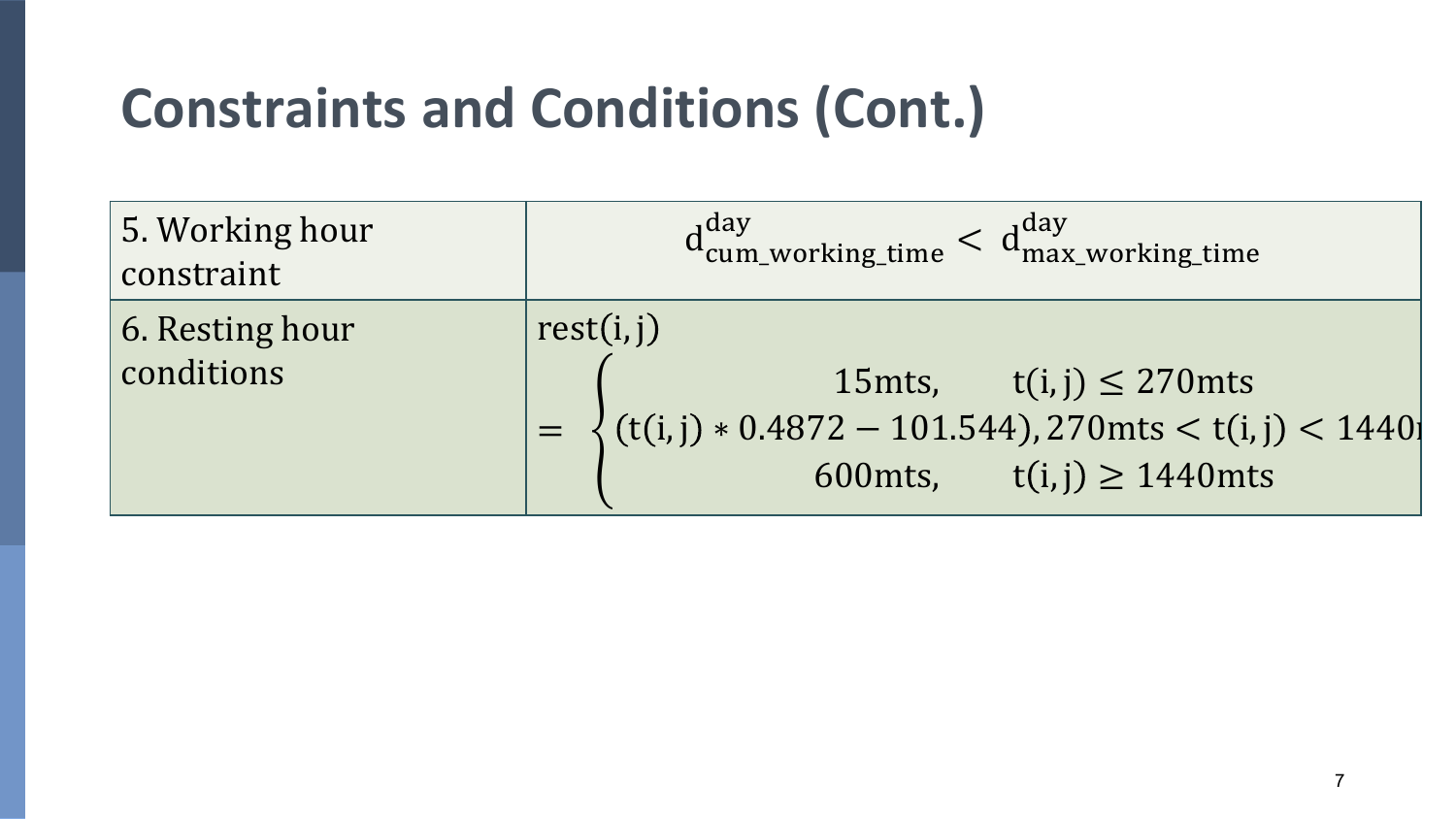## **Objectives**

❑ Primary Objective

□ Deliver as many orders as possible in right time with right quality

❑ Secondary Objective

- $\Box$  Min  $\sum_{o\in O}$ ,  $(c_{v,d}^o)$  $v \in V$
- □ Where;

■ 
$$
c_{v,d}^o = c_{travel} + c_{driver} + c_{vehicle}
$$
  
\n■  $c_{travel} = \left\{ \left( v_{average}^{withload} * dist(i, j) \right) + \left( v_{average}^{noload} * dist(i, j) \right) \right\} *$   
\n*fuel<sub>up</sub>*

$$
\blacksquare \quad c_{driver} = d_{hourly\_rate}^t * d_{travel\_time}
$$

$$
\bullet \quad c_{\text{vehicle}} = x * dist(i, j)
$$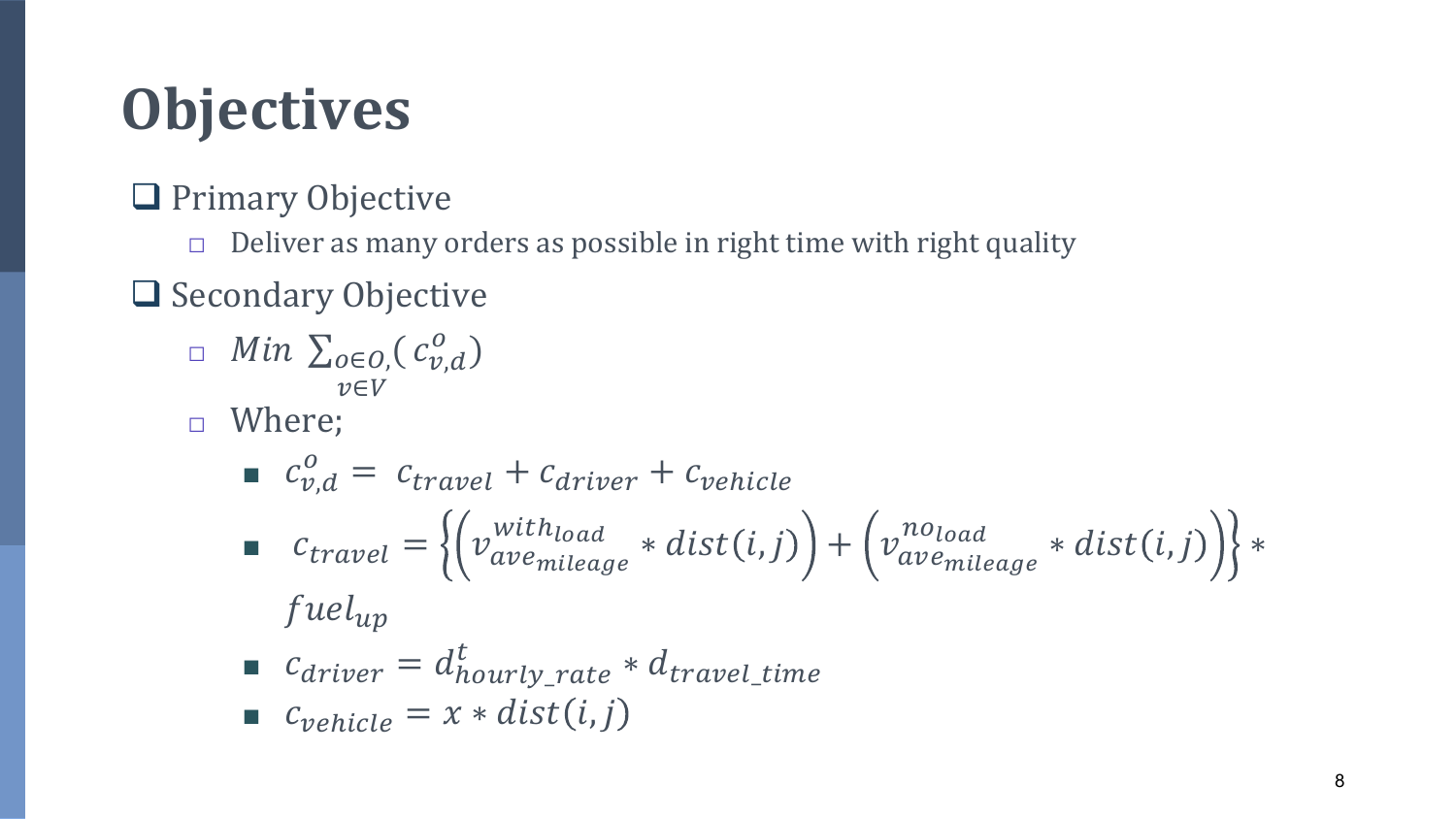## **Solution**

#### ❑ Schedule orders day prior to delivery date

- ❑ 2 part solution
	- 1. Rule Checker
		- Enforce constraints
		- Filter out possible trucks and drivers
		- Initial solution generation
	- 2. Scheduler
		- Use Simulated Annealing (SA)
			- Optimized solution generation

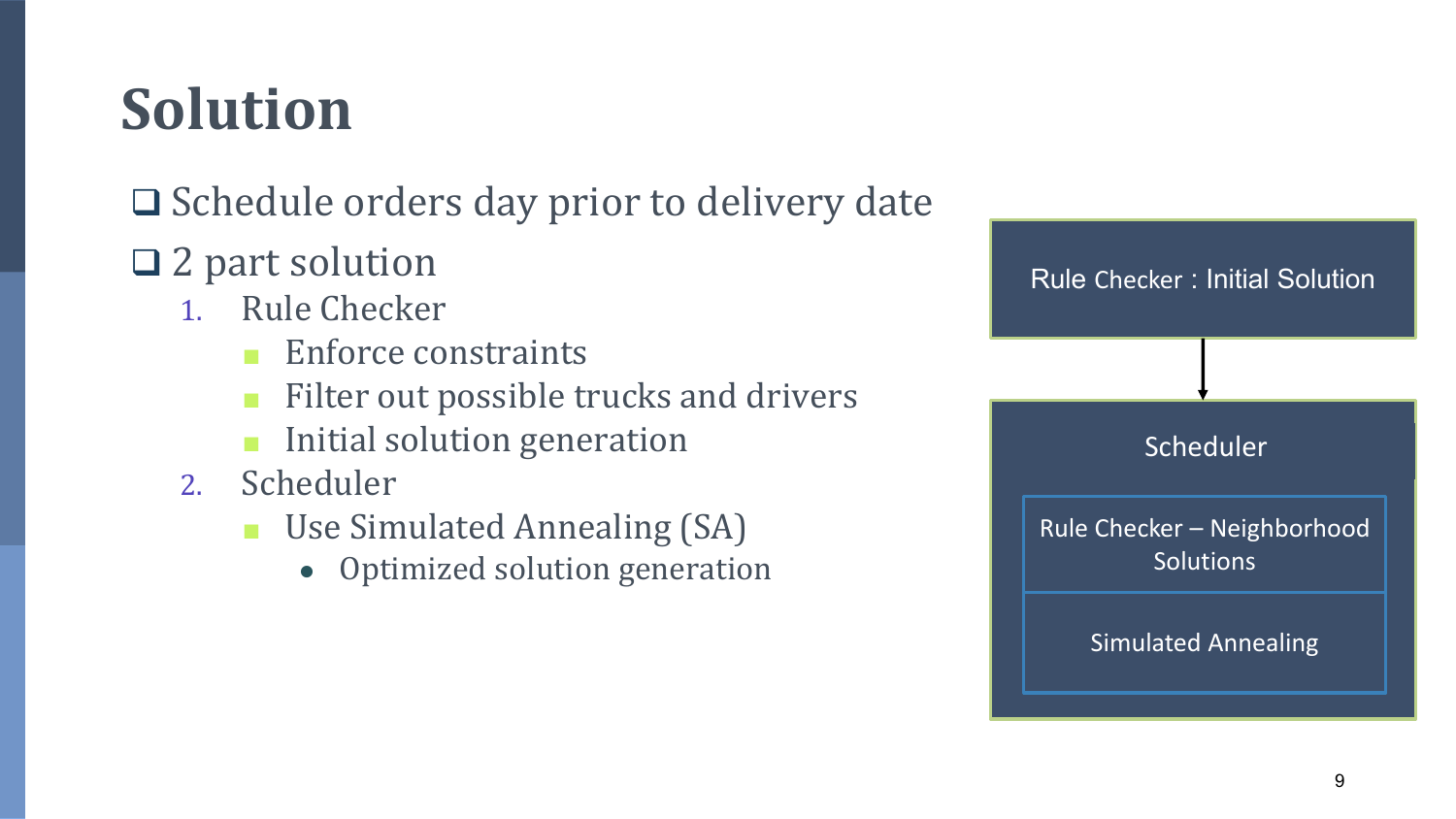## **Rule Checker**



10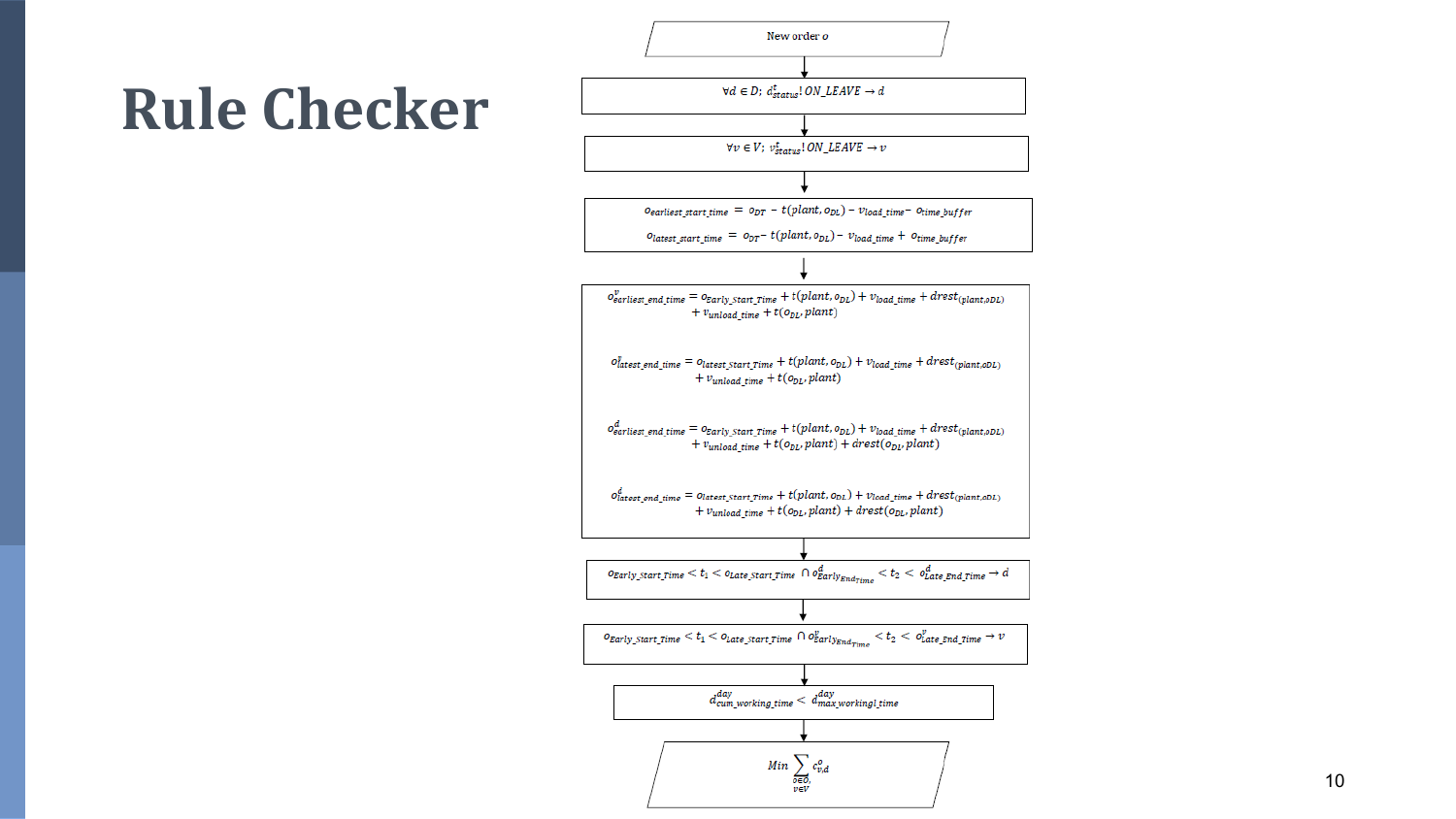## **Simulated Annealing**

❑ Probabilistic technique for approximating global optimum of given function

- Powerful in solving complex combinatorial problem
- Ability to customize algorithm
- Not depend on model constraints
- Very short computational time

❑ SA outperform algorithms Hill Climbing, K2, Look Ahead Hill Climbing,

Repeated Hill Climbing, Tabu Search, and Genetic Algorithm

❑ Guidance: research on "Simultaneous vehicle and driver scheduling: Case study in a limousine rental company"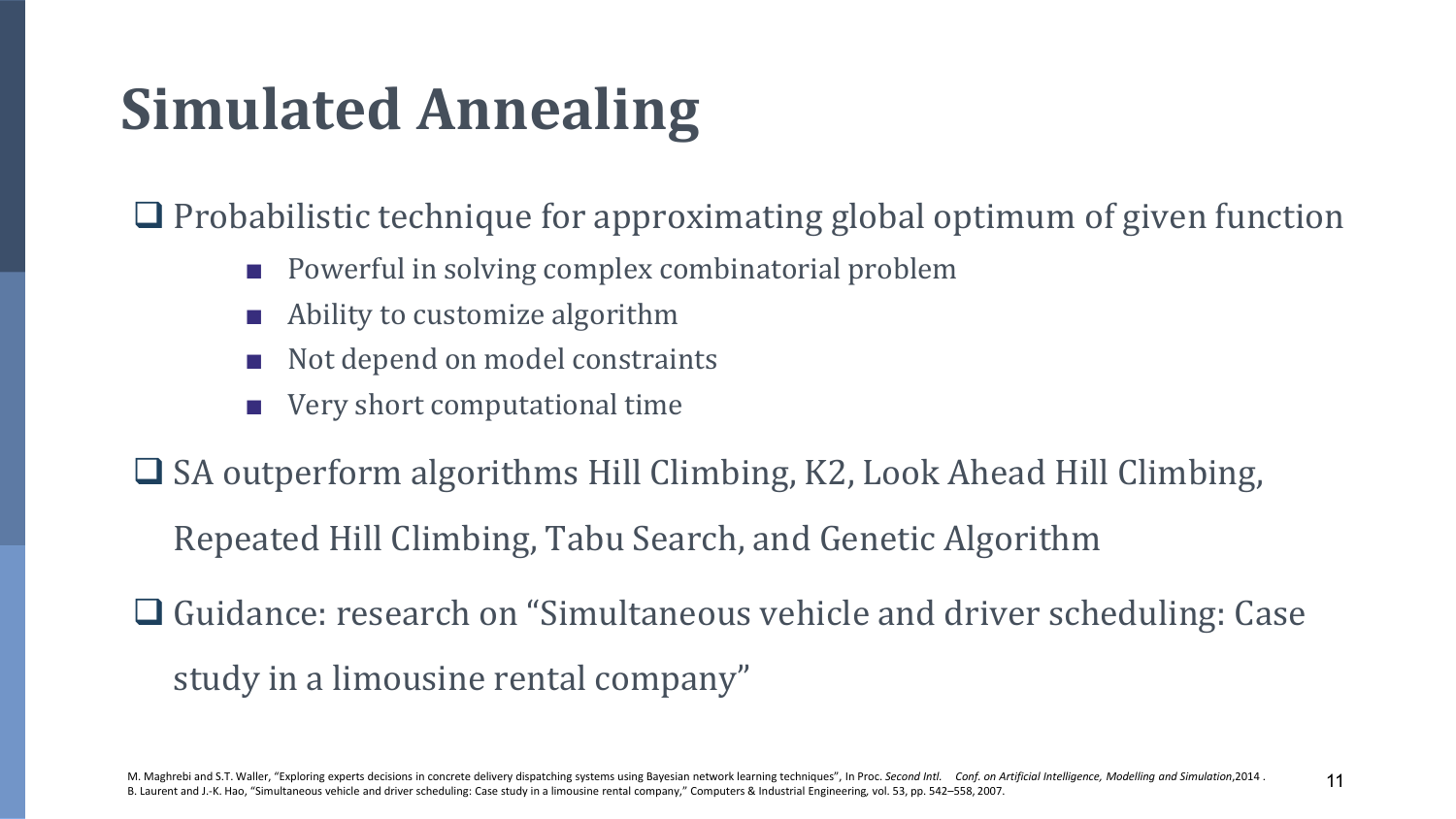# **Workload Creation**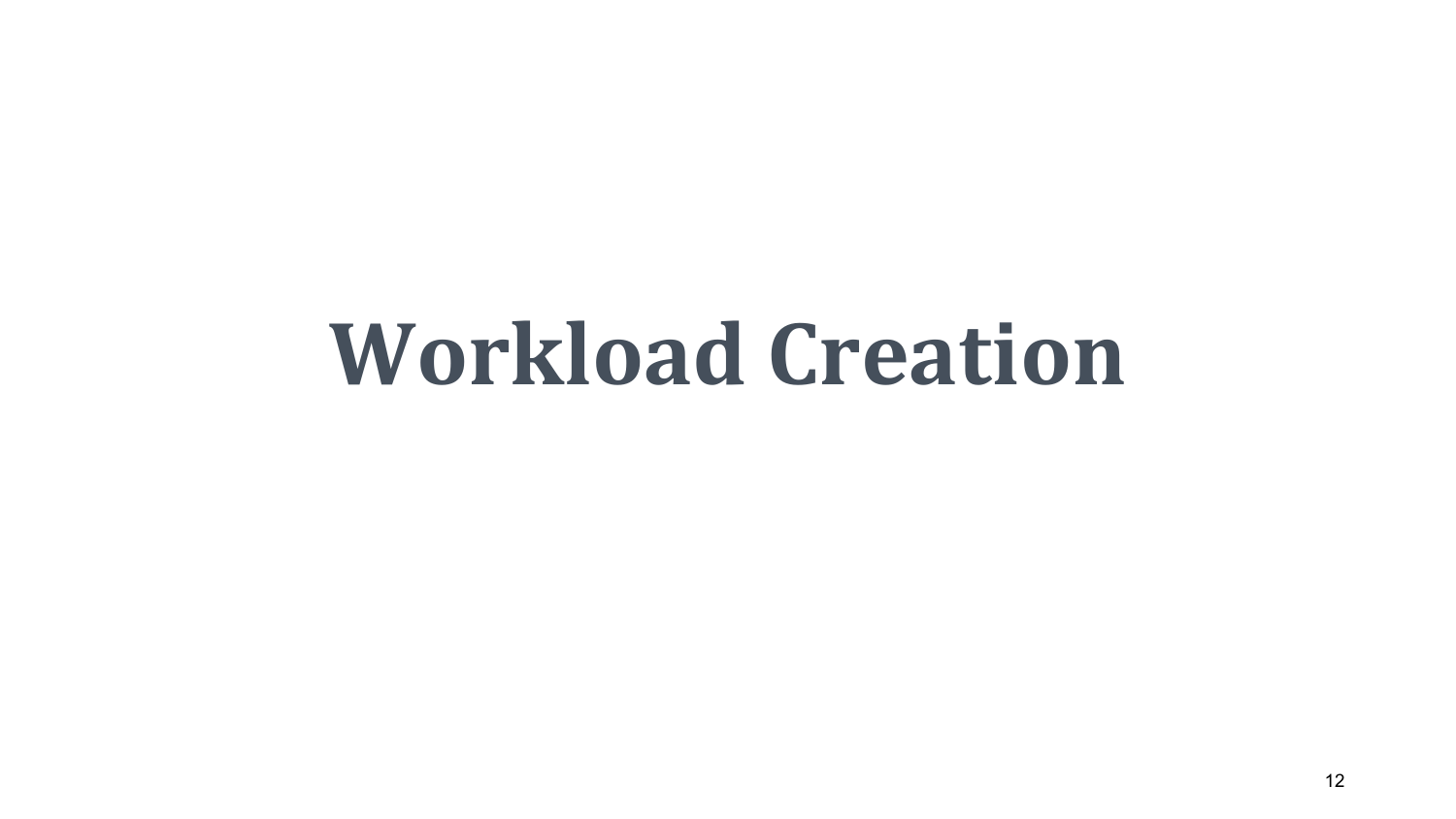#### **Trip Distribution**



Trip Distribution Within Week

❑ Different workloads throughout the week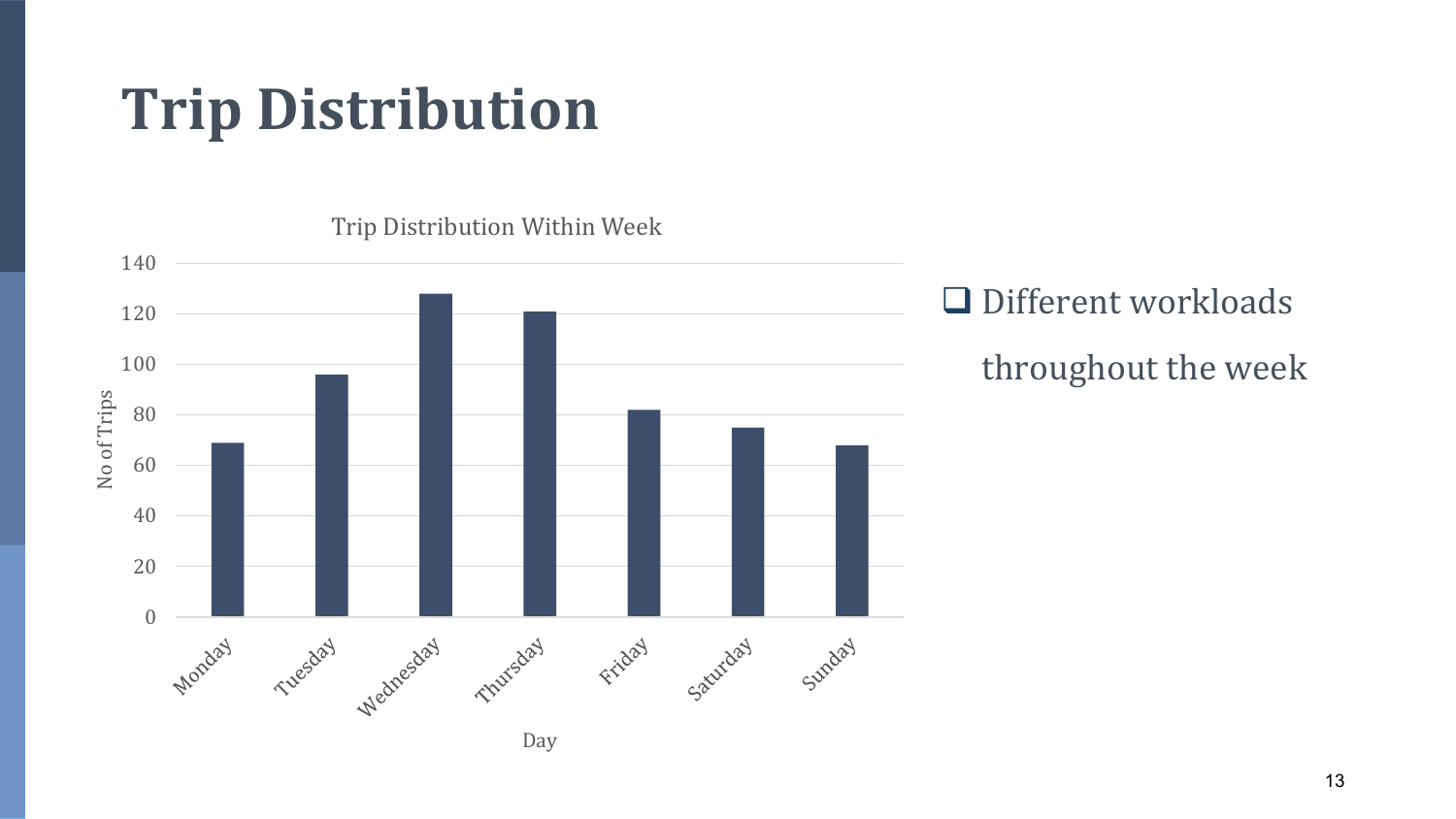#### **Key Aspects of Profiling Vehicle Performance**

- ❑ Average no. of trips per day: 28
- $\Box$  No of days with total distance travelled less than average: 14 days
- ❑ Range of fuel mileage is between 0.5Km/L and 3Km/L
- ❑ Wednesday and Thursday have highest no of trips while Monday and Sunday have the lowest no of trips
- $\Box$  19<sup>th</sup> June to 21<sup>st</sup> June are Holidays: Lower no of trips
- ❑ Average distance per truck per month: 5,392.90 Km
- $\Box$  Average travel time per truck is 207.5 hours (3 trucks are above average and 4 trucks are below average)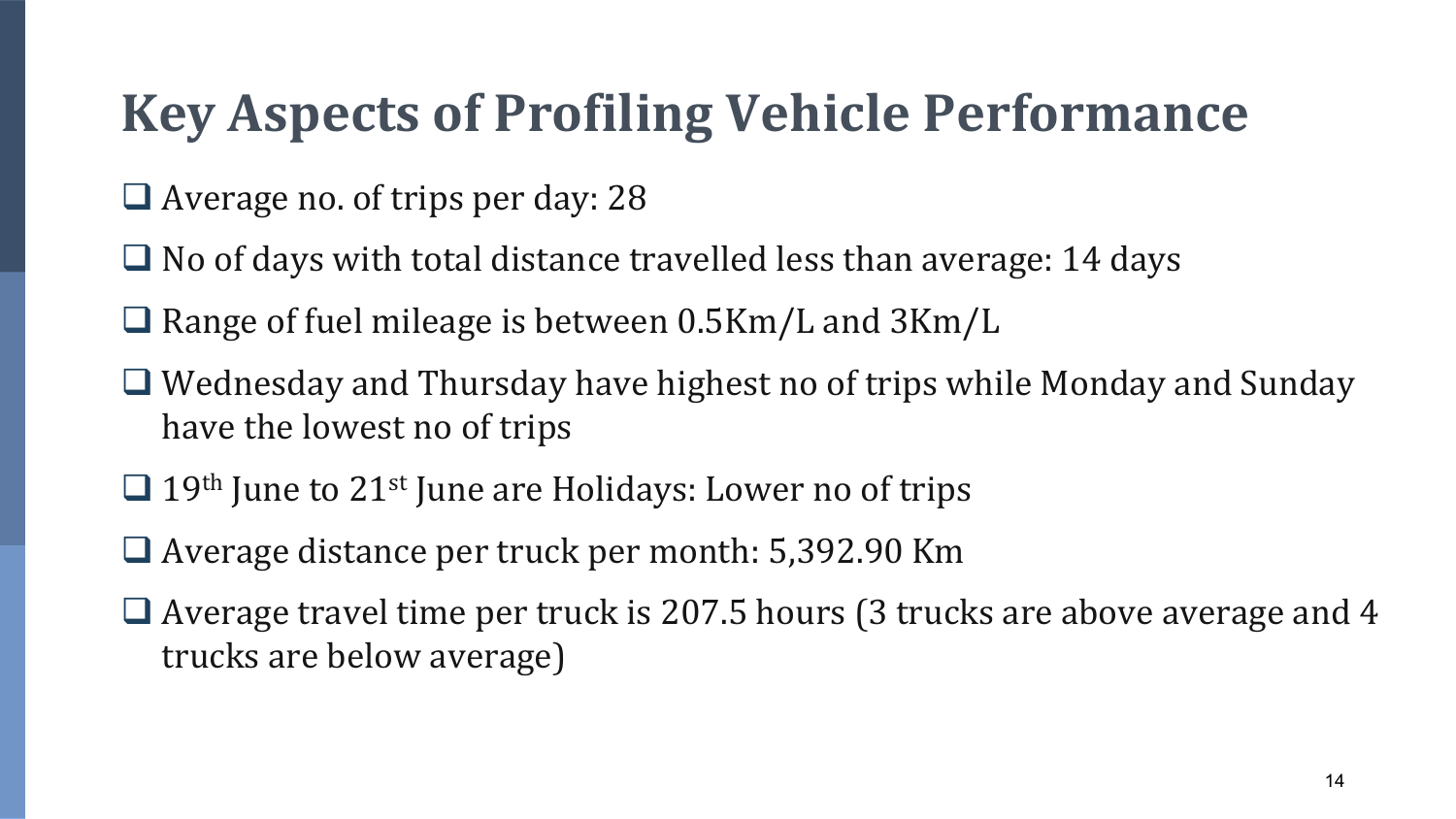#### **Dataset - Workload Creation**

□ Reference to the real BCD case study □ Order set for 7 days (week)

| <b>Day</b>      | No of<br><b>Orders</b> | No of<br><b>Available</b><br><b>Trucks</b> | No of<br><b>Available</b><br><b>Drivers</b> |  |
|-----------------|------------------------|--------------------------------------------|---------------------------------------------|--|
| <b>Monday</b>   | 38                     | 14                                         | 33                                          |  |
| Tuesday         | 52                     | 19                                         | 33                                          |  |
| Wednesd<br>ay   | 70                     | 22                                         | 34                                          |  |
| Thursday        | 60                     | 20                                         | 32                                          |  |
| Friday          | 46                     | 15                                         | 28                                          |  |
| <b>Saturday</b> | 43                     | 15                                         | 27                                          |  |
| <b>Sunday</b>   | 35                     | 13                                         | 28                                          |  |

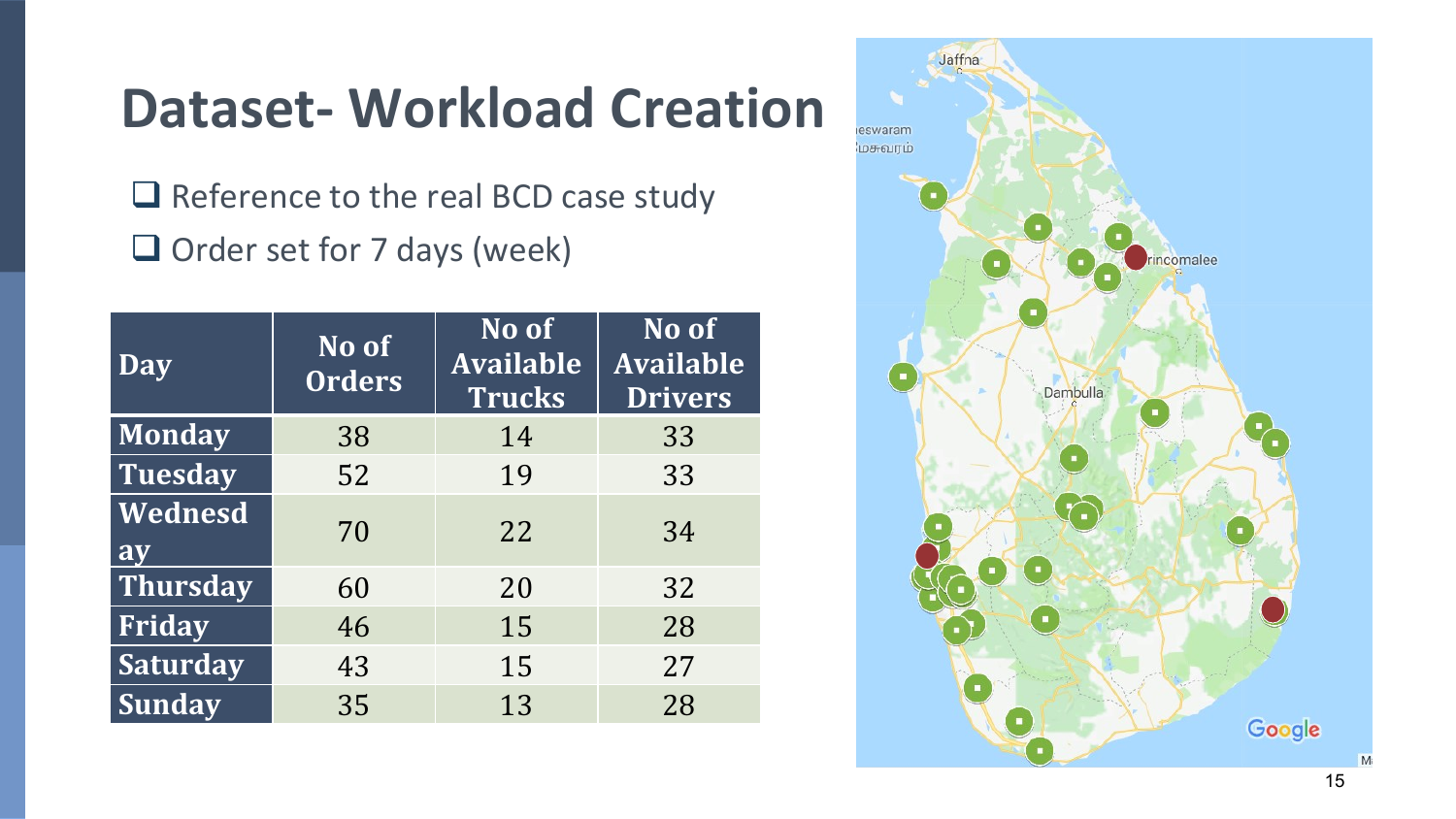### **Initial Configuration**

- ❑ Objective Function
	- □ Fuel Unit Price : 1
	- □ Day Hourly Rate :100
	- □ Night Hourly Rate: 25% addition to Day Hourly Rate

#### ❑ Scheduler

- □ Initial temperature :10000
- □ Cooling rate: 0.9
- $\Box$  Terminating condition temperature
	- $\leq$  1
- Time window:  $\pm 3H$
- $\Box$  Time window is the adjustment for

delivery time by advancing or

delaying a certain period of time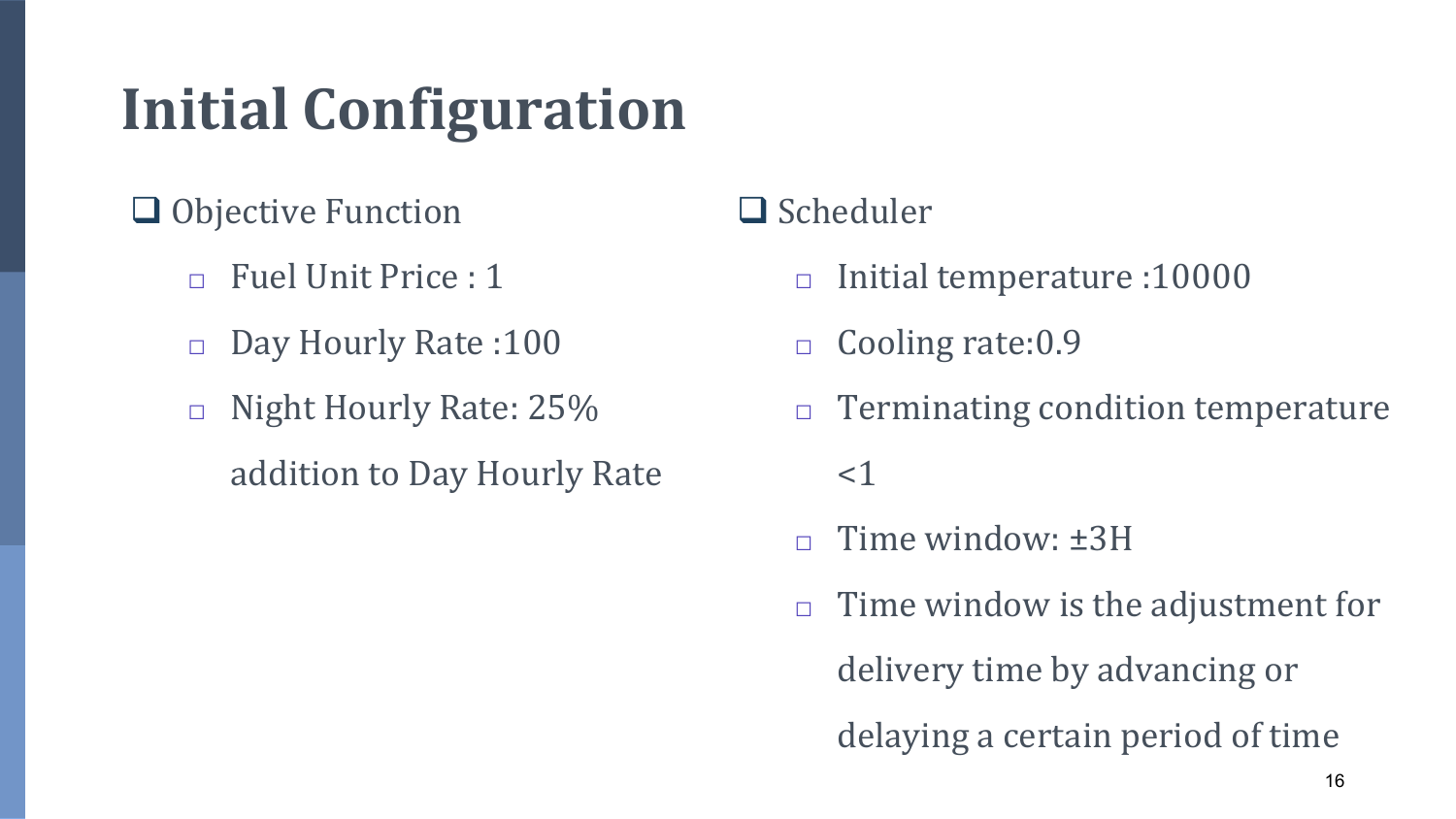## **Solutions Considered**

❑ Optimized Solution: After applying Scheduler and SA

❑ Initial solution

- $\Box$  Enforce constraints and conditions
- $\Box$  Randomly assign a truck and driver
- ❑ Genetic Algorithm based optimized solution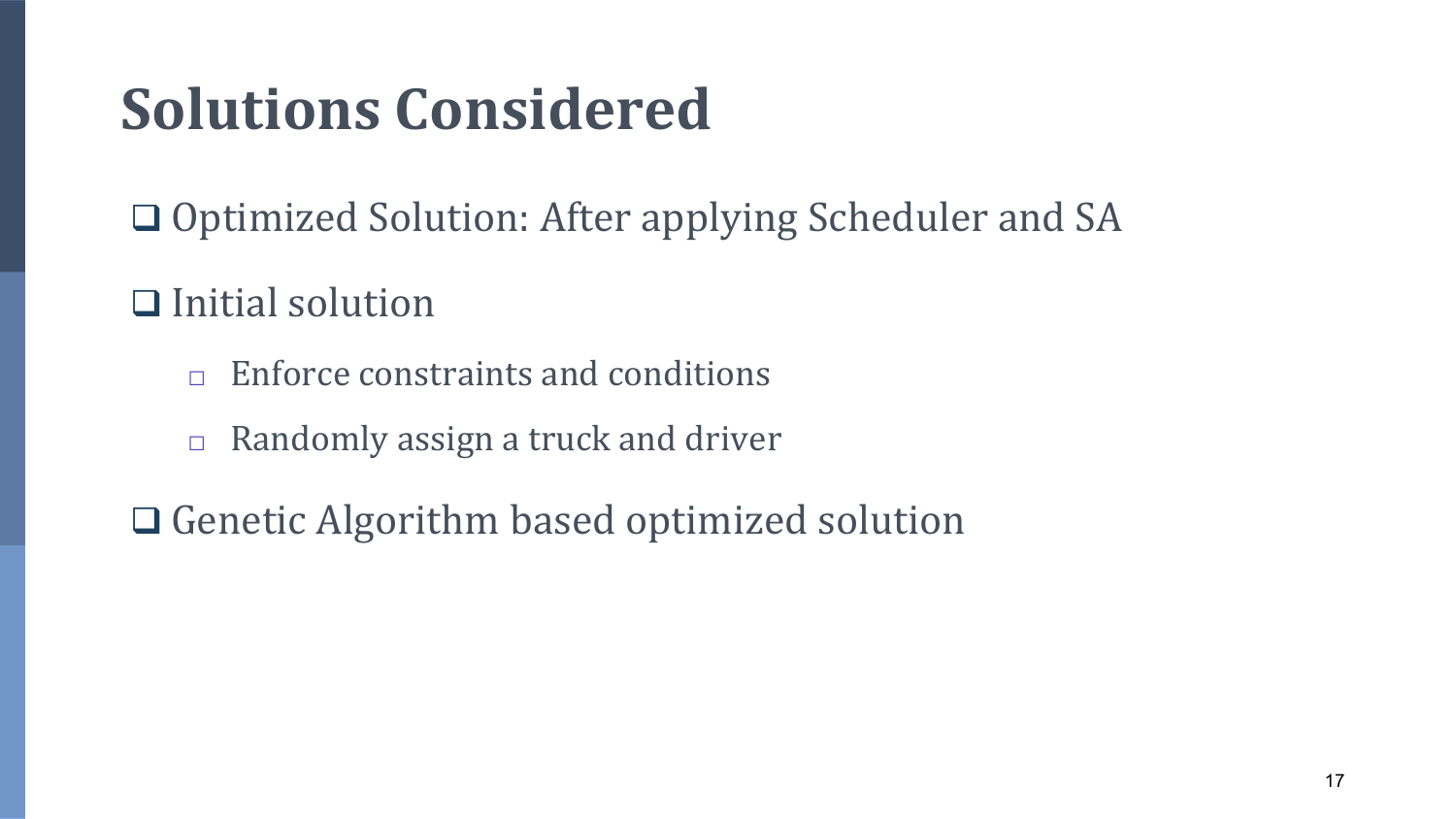# **Performance Analysis**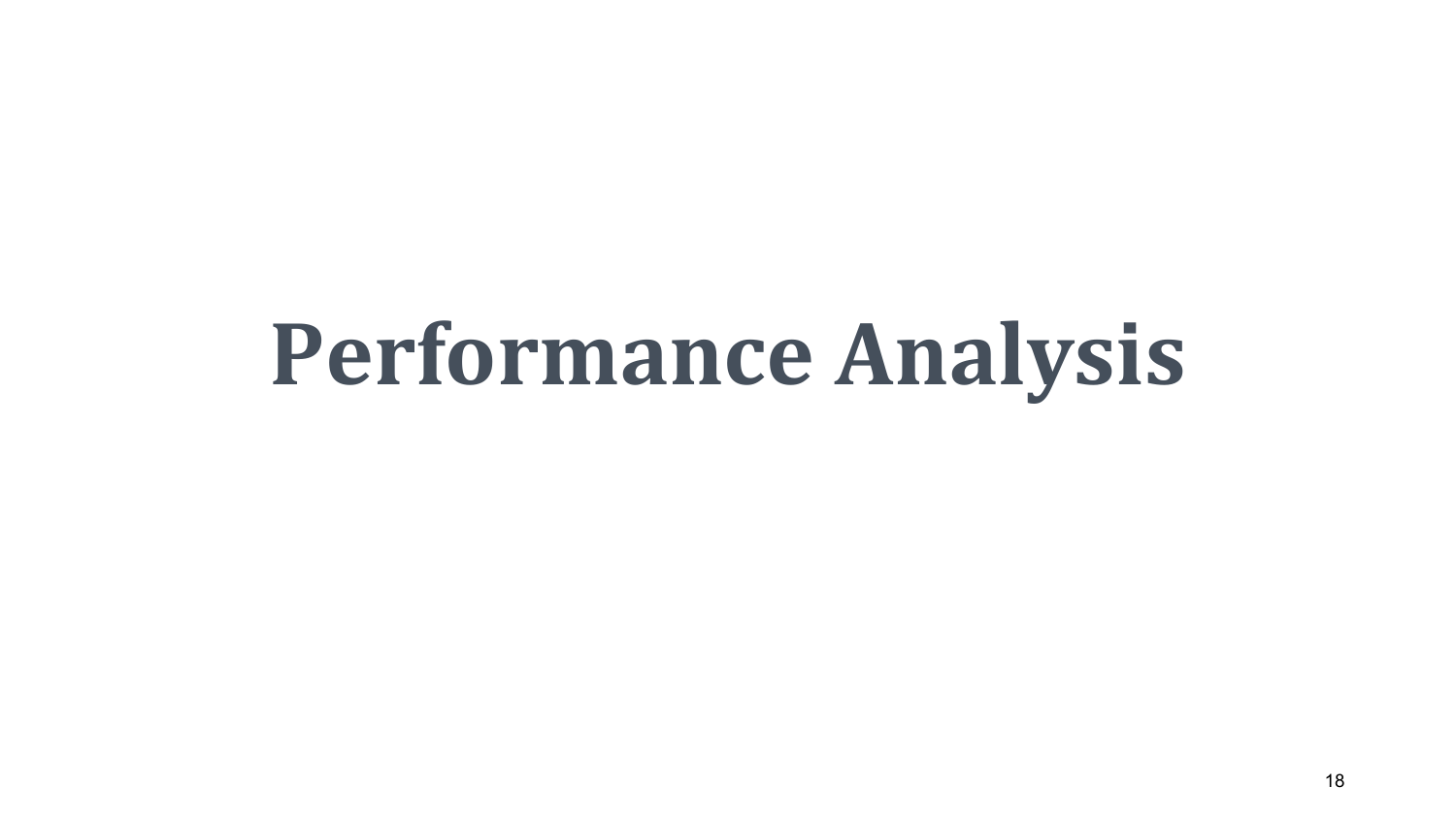#### **Performance vs. Cooling Rate**

**Performance vs. Cooling Rate**



**-●** Optimized Solution:Job Coverage % –● Initial Solution:Job Coverage % –● - Optimized Solution: Cost per Km · ● · Initial Solution: Cost per Km

#### $\Box$  Selected cooling rate : 0.9 19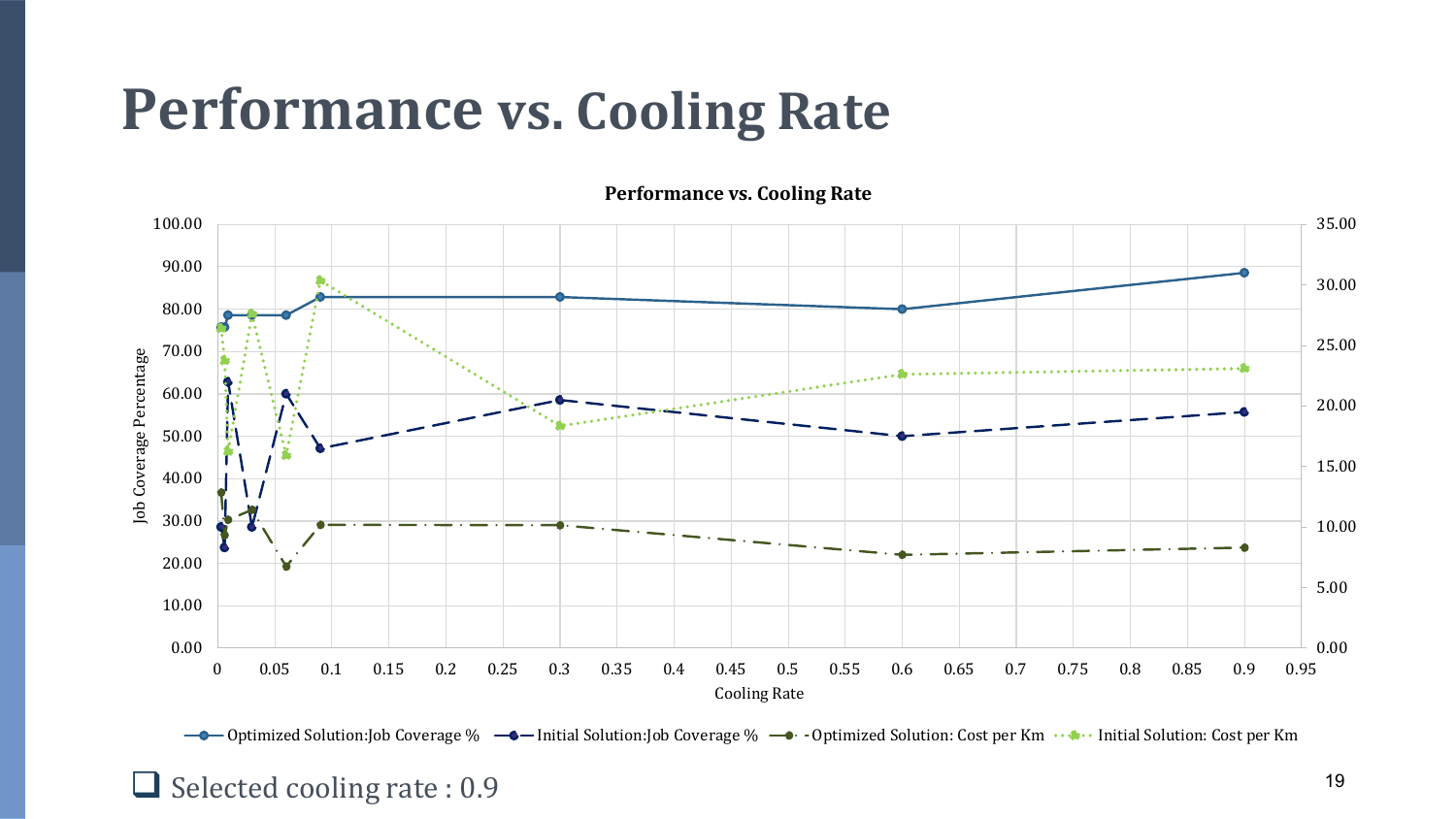#### **Order Coverage with SA (Cooling Rate 0.9)**



 $\Box$  Time window :  $+/- 3$  with highest order coverage and lowest cost per Km  $20$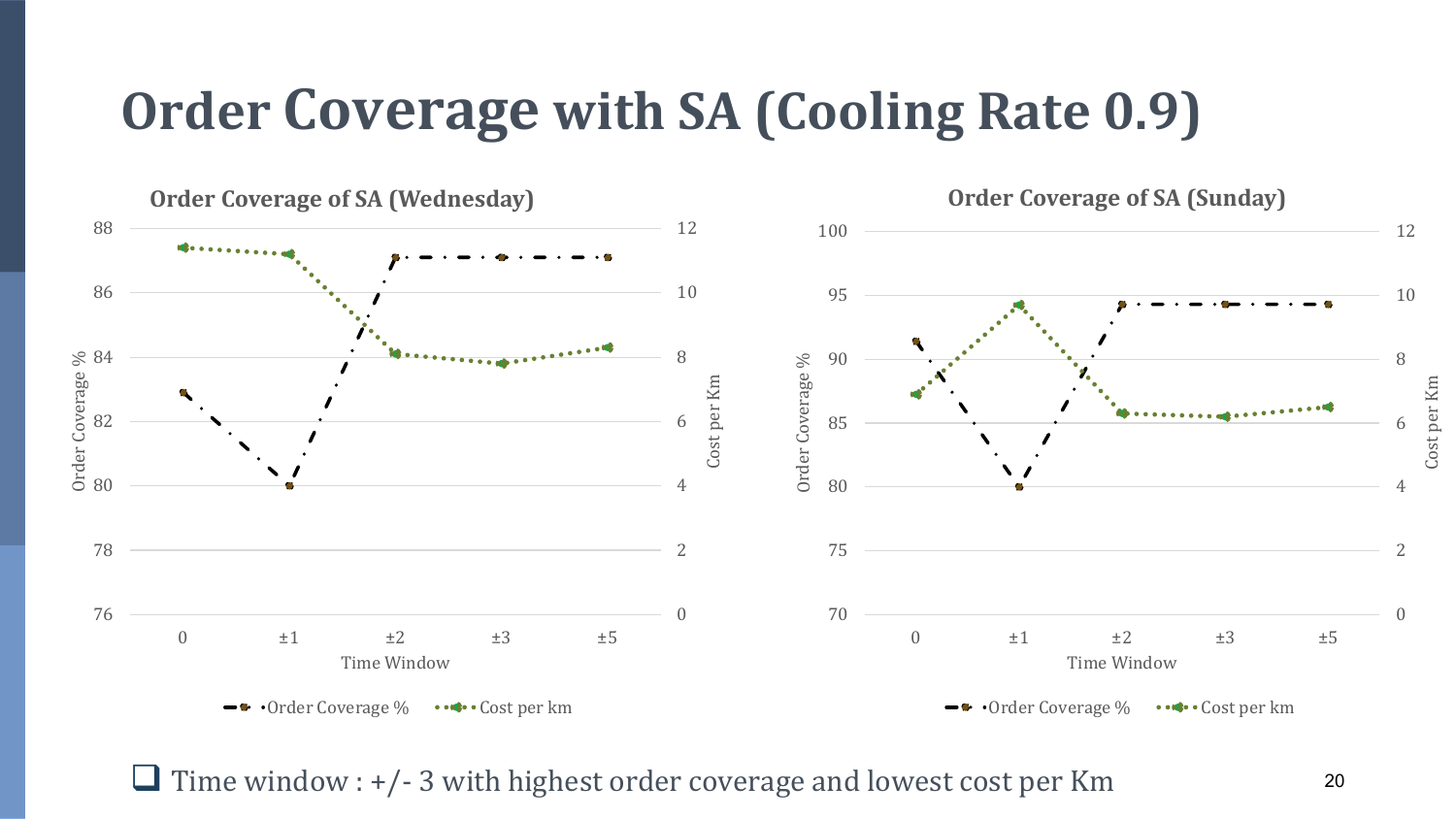#### **Performance on Selected Days**

|           |                  | <b>Optimized Solution</b> | Initial Solution |
|-----------|------------------|---------------------------|------------------|
| Wednesday | Order Coverage % | 82.9                      | 47.1             |
|           | Cost per Km      | 11.4                      | 32.3             |
| Sunday    | Order Coverage % | 91.4                      | 51.4             |
|           | Cost per Km      | 6.9                       | 18.2             |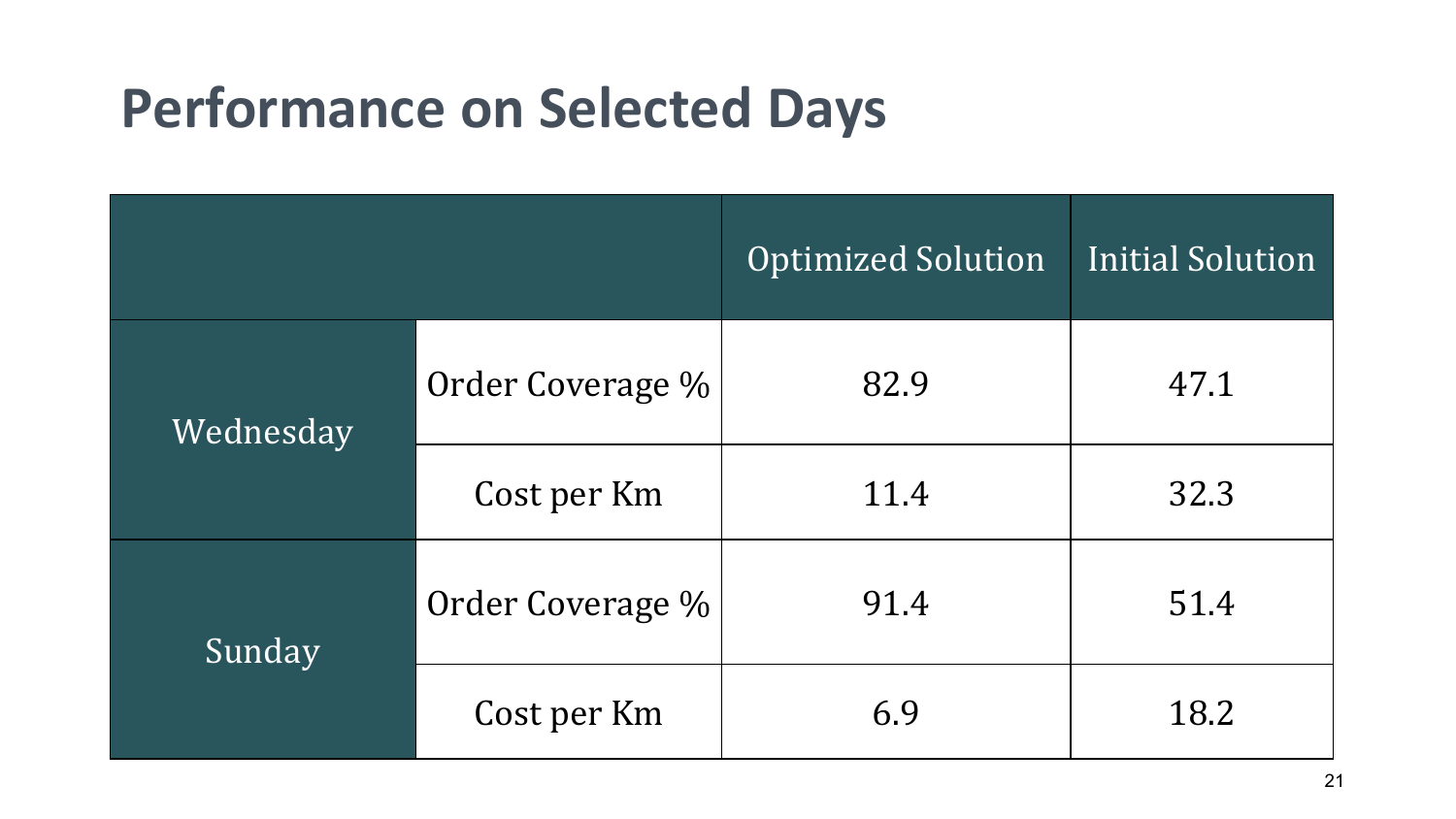#### **Order Coverage and Cost Comparison**



❑ Optimum solution: Highest Order Coverage and Lowest Cost at +/-3H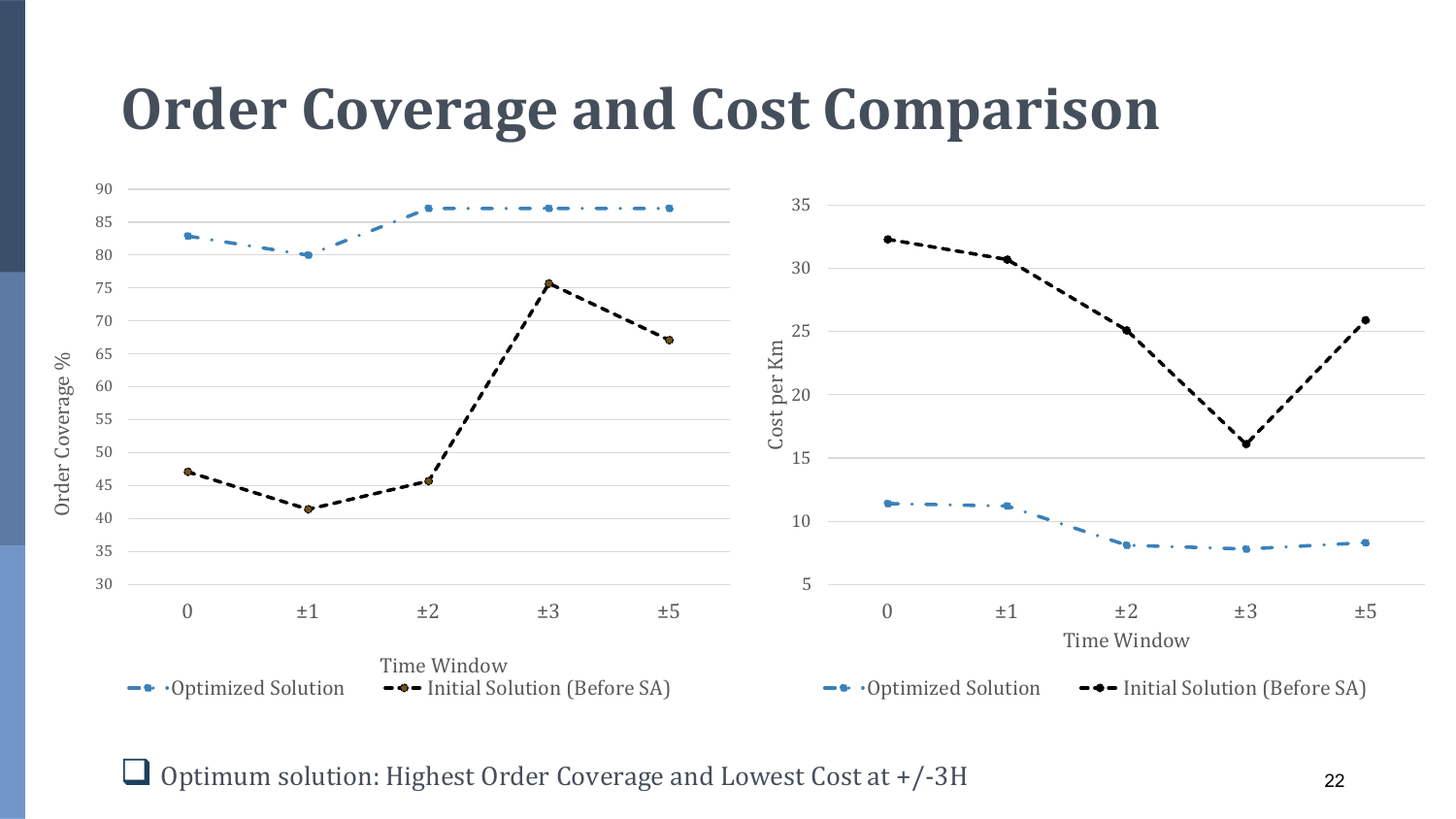#### **Order Coverage and Cost Throughout the Week**

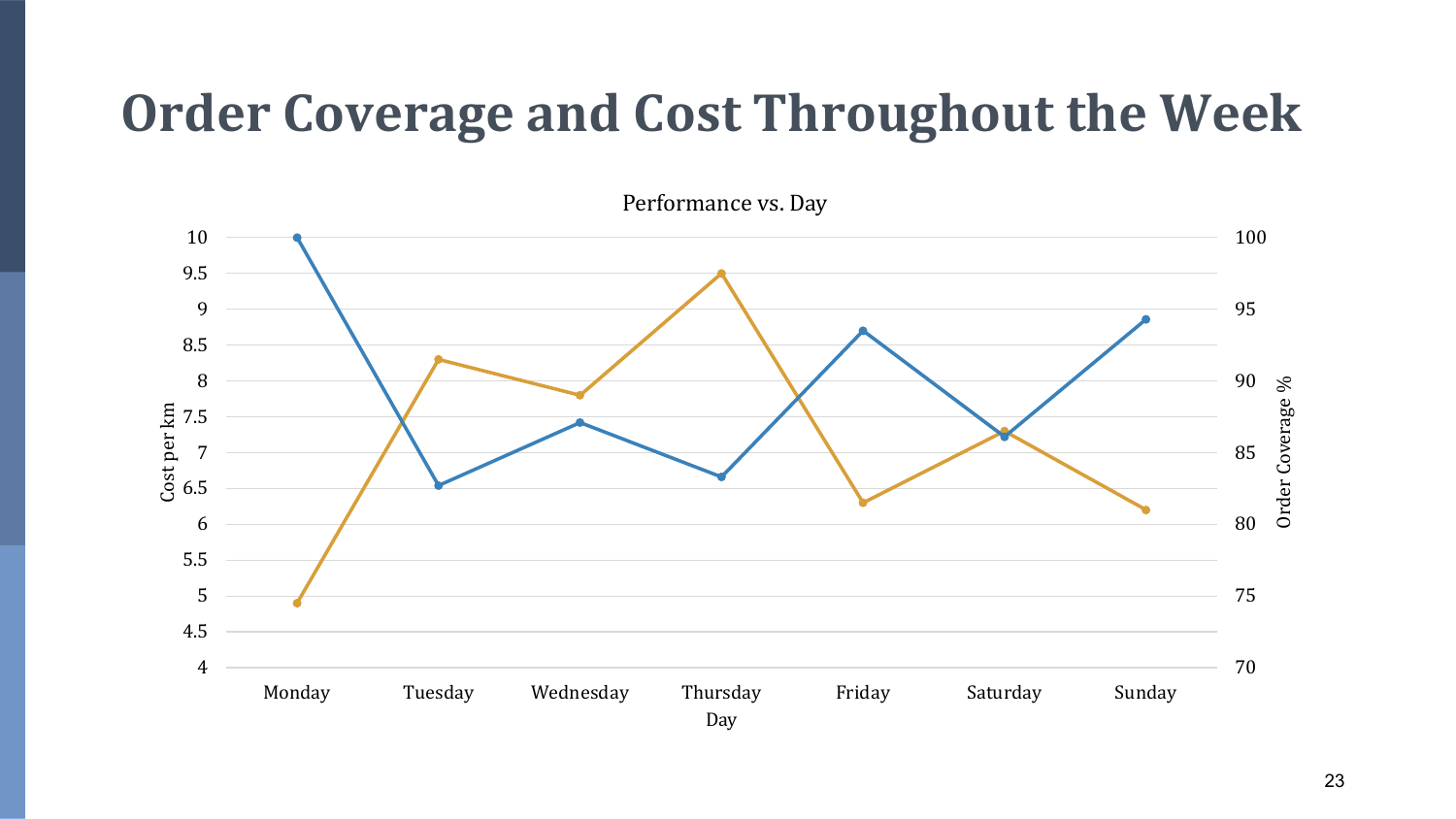#### **Impact of Delayed Jobs (5% Jobs Delayed)**

| Delay (H)                             | 0.5 | 0.75 |      | $\mathcal{L}_1$ | 4    |          | 10   |
|---------------------------------------|-----|------|------|-----------------|------|----------|------|
| No of Orders  <br><b>Affected</b>     |     |      |      |                 |      | $\Delta$ | 5    |
| Percentage<br>$\overline{\frac{0}{}}$ |     | 1.42 | 1.42 | 1.42            | 2.85 | 5 71     | 7.14 |



■ Impact of delayed is less than 1.5%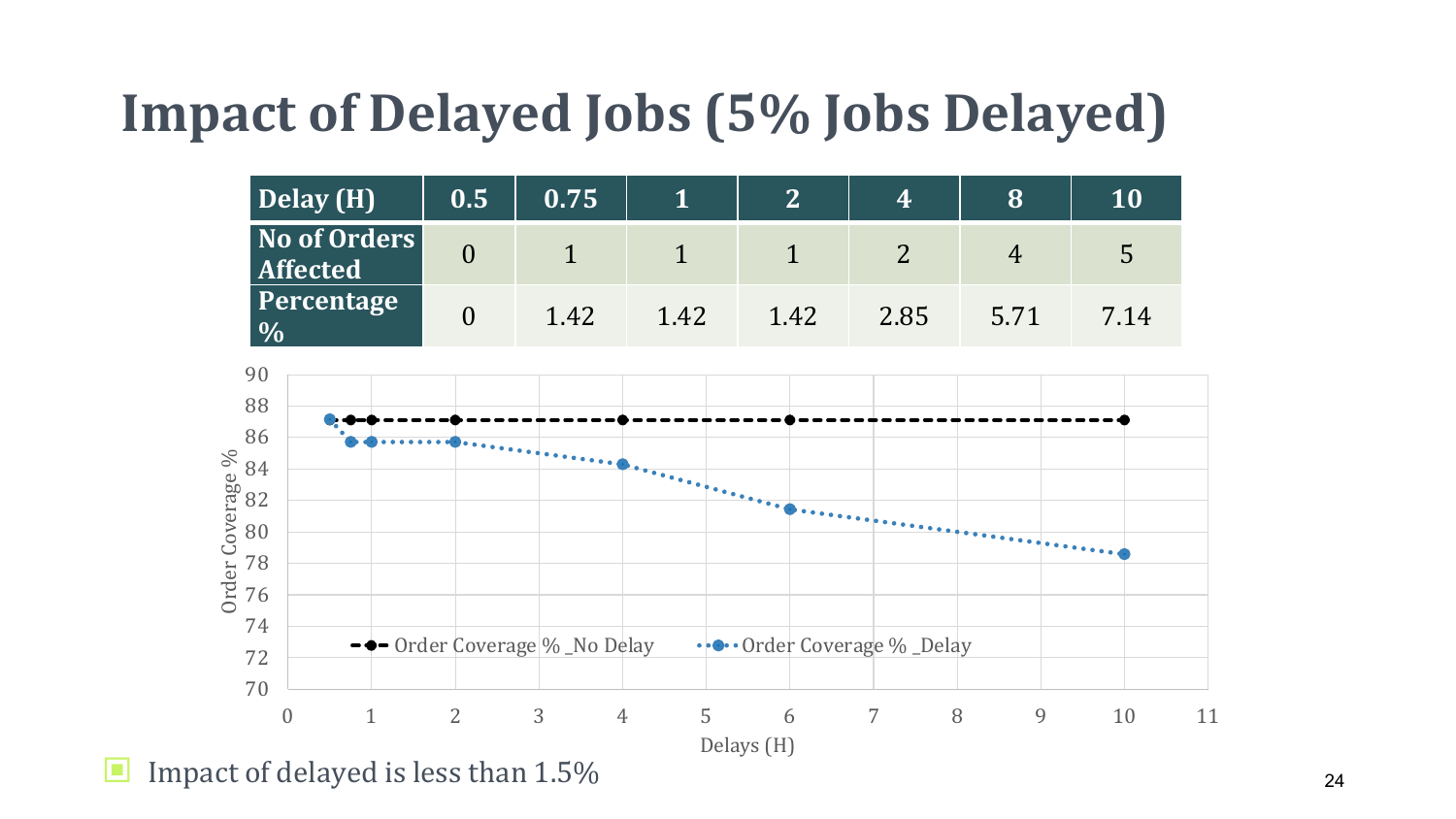#### **Performance of GA with Different Parameter Values**

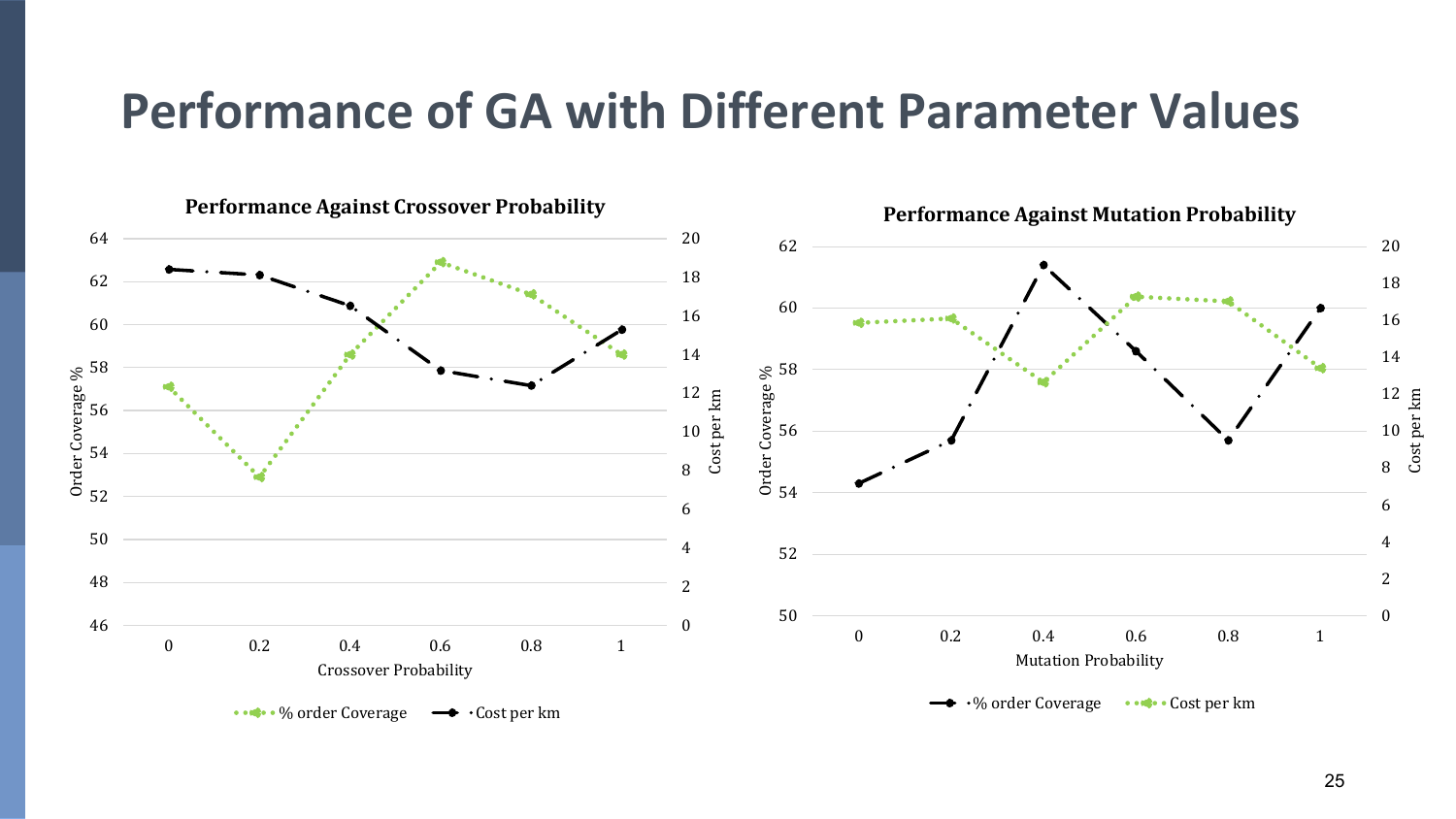#### **Performance against Iteration Rate**

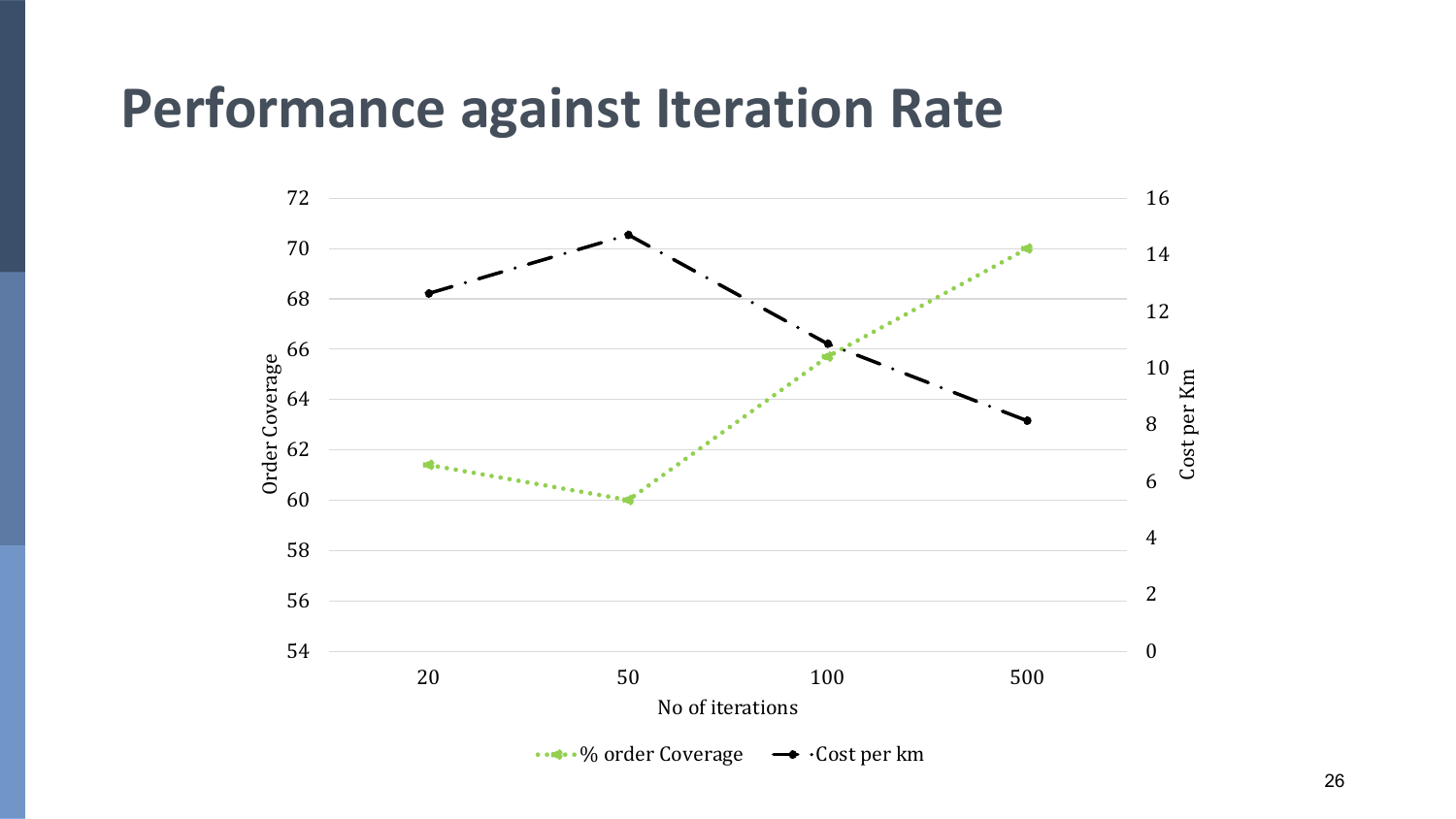### **Simulated Annealing vs. Genetic Algorithm**

#### ❑ Wednesday , Time window +/- 3

| <b>Algorithm</b> | <b>Best Performing Conditions</b> |         | <b>Order</b> | Cost per | <b>Computation</b> |  |
|------------------|-----------------------------------|---------|--------------|----------|--------------------|--|
|                  |                                   |         | Coverage %   | Km       | <b>Time</b>        |  |
| Simulated        | <b>Cooling Rate</b>               | : 0.9   | 87.1         | 7.8      | 31.87s             |  |
| Annealing        | Initial temperature               | : 10000 |              |          |                    |  |
|                  | Termination condition: 1          |         |              |          |                    |  |
| Genetic          | Crossover probability: 0.6        |         | 70.0         | 8.14     | 1 <sub>h</sub>     |  |
| Algorithm        | <b>Mutation probability</b>       | :0.4    |              |          |                    |  |
|                  | No of iterations                  | :500    |              |          |                    |  |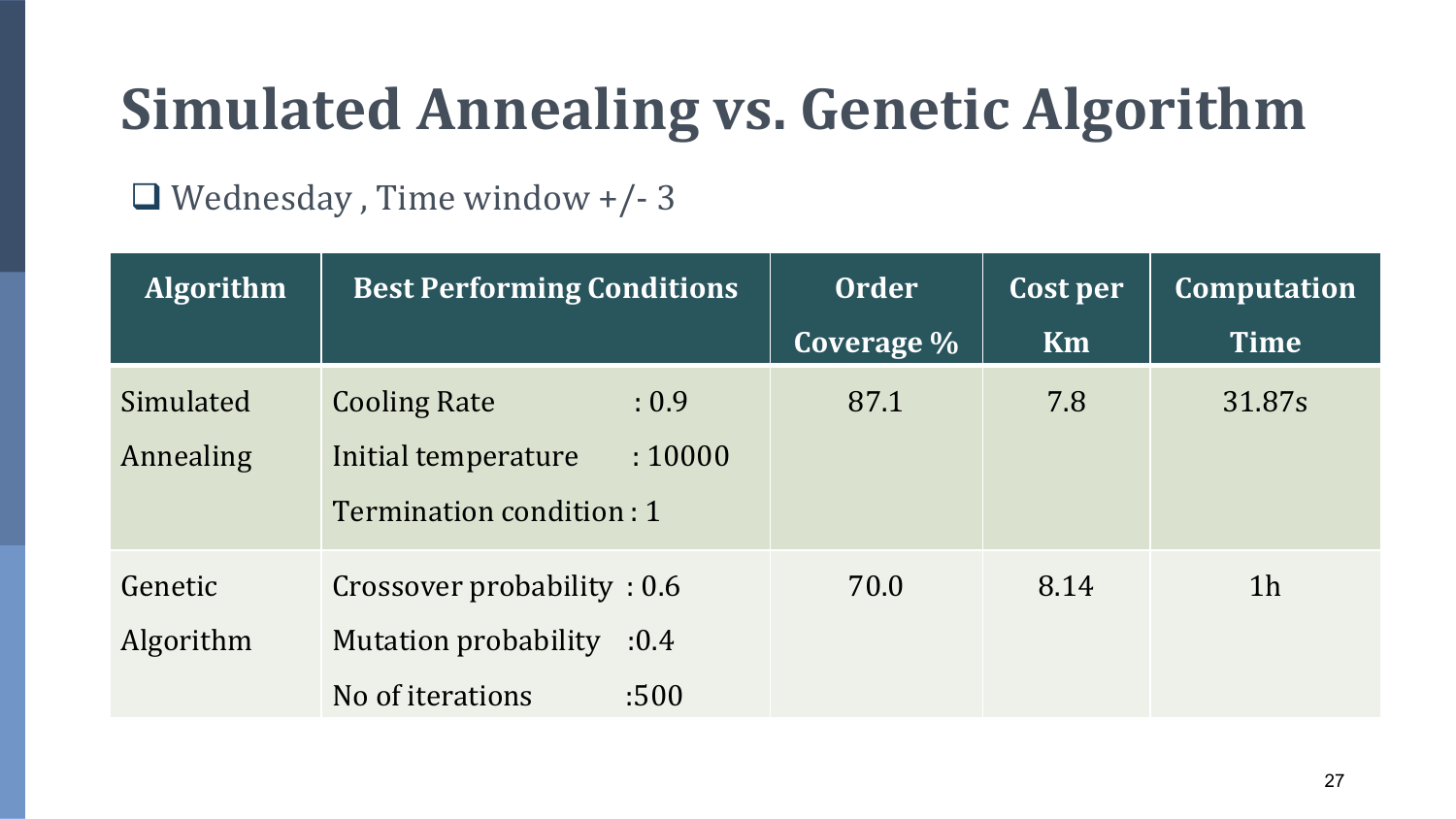## **Summary**

- ❑ Automated truck and driver scheduling while satisfying multiple constraints and objectives
- ❑ Use a rule checker and scheduler for truck and driver scheduling
- ❑ Simulation results using a workload derived from a real case study show;
	- $\Box$  Proposed solution can maximize order coverage and minimize cost
	- $\Box$  Having some flexibility in delivery time enhances both order coverage and cost
- ❑ Solution can be customized according to
	- □ Days of schedule, No of jobs, Time window
- ❑ Plans to improve order coverage & capture last minute delivery requests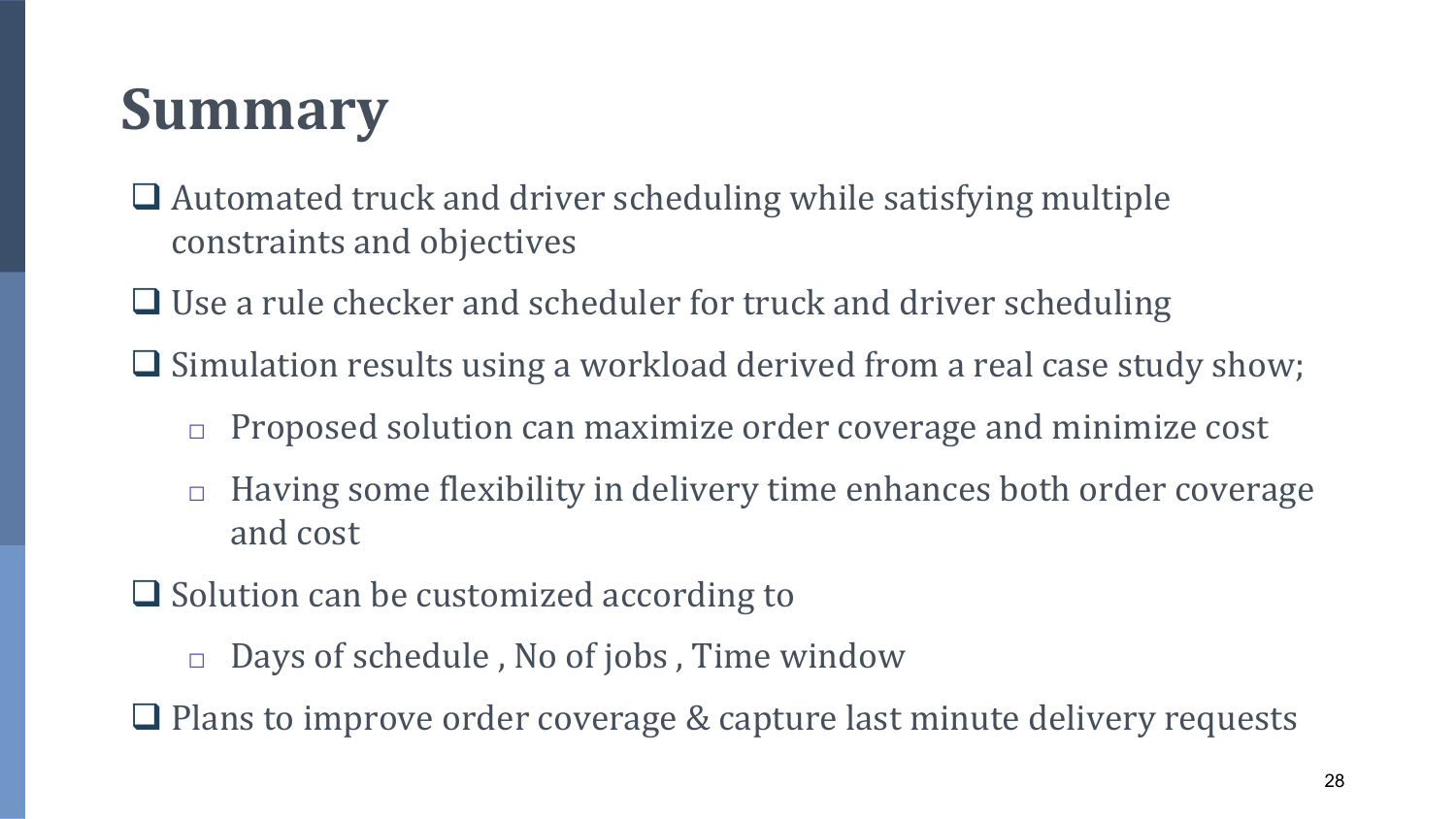#### Thank You chami.16@cse.mrt.ac.lk

❑ Acknowledgement

- □ Nimbus Venture (Pvt) Ltd.
- □ Senate Research Grant of the University of Moratuwa under award number SRC/LT/2016/14